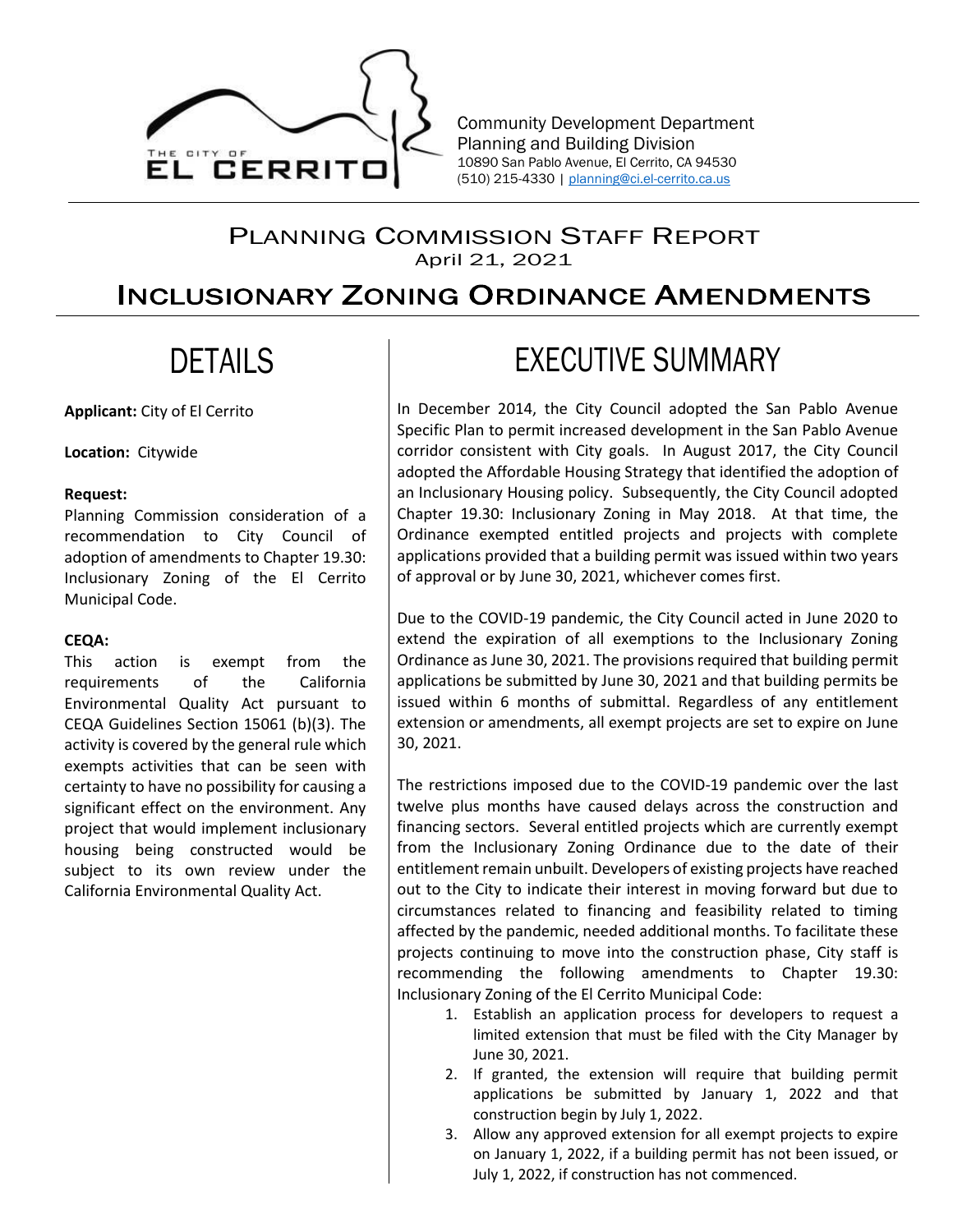# Background

The Council adopted the City's first Inclusionary Zoning Ordinance, Chapter 19.30, in May 2018. This policy was identified in the City's 2017 *Affordable Housing Strategy* as a tool to *Leverage Private Development to Address Affordable Housing Needs* to increase our affordable housing stock. Requiring market-rate developers to set aside a portion of their units at below market rate or the option of an in-lieu fee payment assists the City in meeting its housing needs/goals by increasing the supply of low- and moderate-income units while also contributing to the overall market supply. Given that inclusionary housing is produced by the market and is informed and driven by development economics, if differs from affordable housing tools that require subsidies.

When the Ordinance was adopted, it provided that entitled projects or projects that had submitted entitlement applications which had been deemed 'complete' prior to the effective date to remain exempt from the inclusionary requirements. This exemption included provisions which required developers of the exempt projects to obtain a building permit within two years of their entitlement or by June 30, 2021, whichever comes first. A total of 13 projects were exempt from the Ordinance on this basis. Creating an exemption for previously entitled projects was also part of the Economic Analysis completed by Keyser Marston Associates (2018) in determining financial feasibility for the Ordinance. Due to the lack multifamily housing production in El Cerrito over the previous decade, this exemption was driven by the need for catalyzing development by creating market-rate comparables with the first generation of Specific Plan projects to be built.

In early 2020, the global COVID-19 pandemic began to impact our lives and economy in unprecedented ways. In Contra Costa County and across the nation, Shelter-In-Place (SIP) Orders took effect starting March 2020. Ongoing construction was halted at this time and projects were stalled. Without knowing the ultimate duration that the SIP Orders would be in effect, City staff recommended that the Planning Commission and City Council amend the exemptions to the Ordinance as the June 30, 2021 sunset approached. The following amendments were adopted in May-June 2020:

- 1. Establish the expiration of all exemptions to the Inclusionary Zoning Ordinance as June 30, 2021.
- 2. Modify the exemption to require that building permit applications be submitted by June 30, 2021 and that building permits be issued within 6 months of submittal.
- 3. Allow the exemption for all exempt projects to expire on June 30, 2021 regardless of any entitlement extensions or amendments which have been granted, as described further below.

Staff is returning to the Planning Commission to consider and recommend additional amendments to Chapter 19.30 due to the ongoing effects of the COVID-19 pandemic that have resulted in construction and financing delays. Any extension granted through this amendment will be subject to performance timelines driven by the submittal and issuance of a building permit including the commencement of construction. Based on the Governor's announcement that aims to fully reopen the State on June 15, 2021, staff does not anticipate recommending any future extensions unless economic circumstances change dramatically. More detailed information about the Inclusionary Zoning provisions can be found in **Table 1** and at www.el-cerrito.org/InclusionaryHousing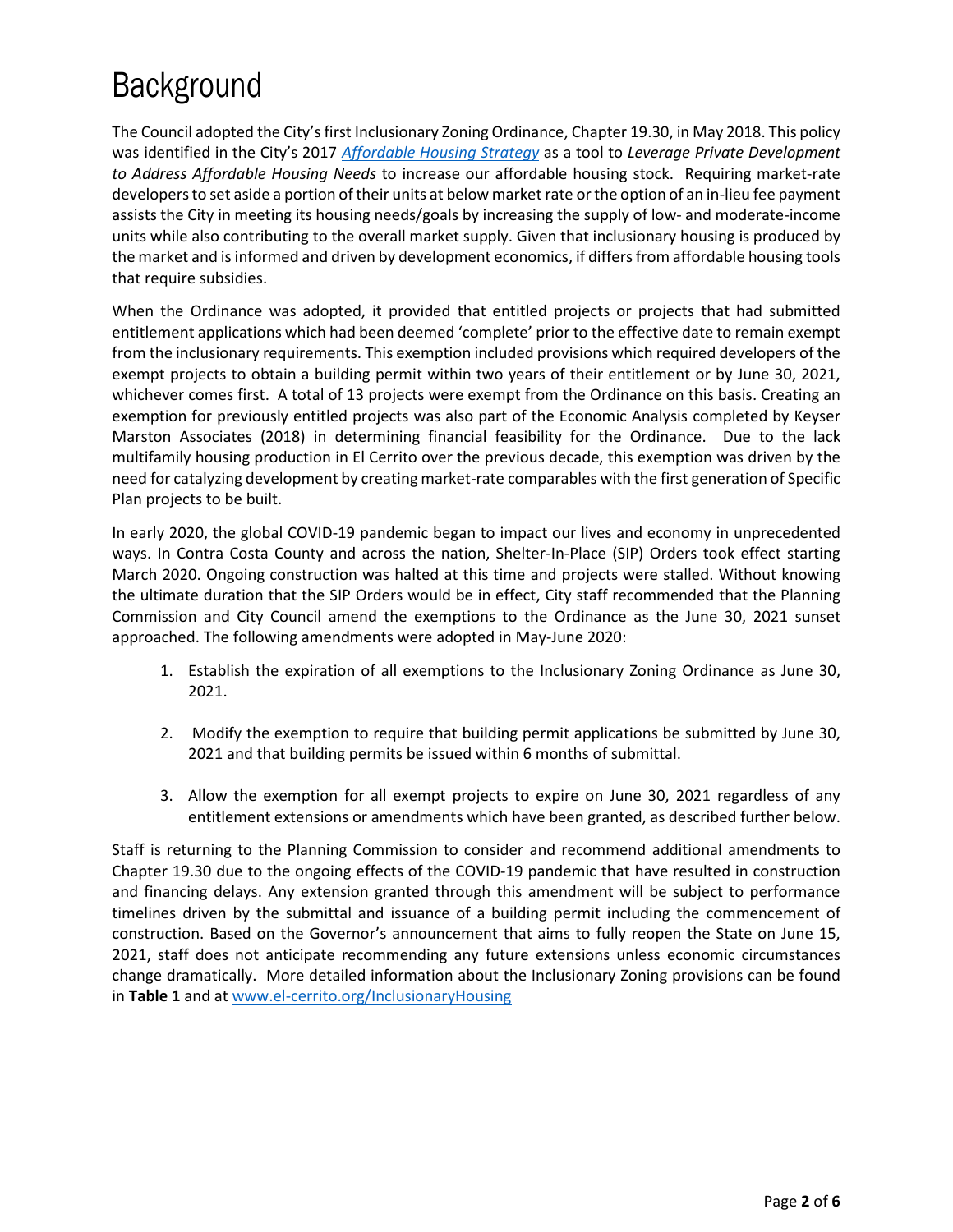### **Table 1: City of El Cerrito Chapter 19.30 Inclusionary Zoning Existing Provisions**

|                    | <b>For-Sale Projects</b>                                                                  | <b>Rental Projects</b>              |  |  |  |
|--------------------|-------------------------------------------------------------------------------------------|-------------------------------------|--|--|--|
| Applicability      | All residential development applications not                                              | All residential development         |  |  |  |
|                    | deemed complete by the Ordinance effective                                                | applications not deemed complete by |  |  |  |
|                    | date.                                                                                     | the Ordinance effective date.       |  |  |  |
| <b>Threshold</b>   | $9$ units                                                                                 | 10 units                            |  |  |  |
| <b>Exemptions</b>  | Accessory Dwelling Unit (ADU)                                                             | $\geq 10$ units                     |  |  |  |
|                    | $\leq 9$ units                                                                            |                                     |  |  |  |
| Compliance         | <b>On-site</b>                                                                            | In-lieu fee or on-site              |  |  |  |
| <b>Options</b>     |                                                                                           |                                     |  |  |  |
| Set-aside          | 12%                                                                                       | 10%                                 |  |  |  |
|                    | <b>For-sale Projects</b>                                                                  | <b>Rental Projects</b>              |  |  |  |
| Affordability      | Moderate income (80-120%)                                                                 | 5% low (up to 80% AMI) + 5%         |  |  |  |
|                    |                                                                                           | moderate-income                     |  |  |  |
| <b>In-lieu Fee</b> | $\left 522.00\right\rangle$ per square foot (for fractional units)                        | \$18.00 per square foot - optional  |  |  |  |
| Fractional         | $\geq$ .5, provide unit                                                                   | $\geq$ .5, provide unit             |  |  |  |
| Unit               | $<$ .5, pay fee                                                                           | < .5, pay fee                       |  |  |  |
| Exempt             | A residential development project for which has been determined to be complete prior      |                                     |  |  |  |
|                    | to the effective date, and for which a building permit application is submitted by June   |                                     |  |  |  |
|                    | 30, 2021 and a building permit is issued within six months of submittal.                  |                                     |  |  |  |
| <b>Sunset</b>      | All exempt projects will expire on June 30, 2021 regardless of any entitlement extensions |                                     |  |  |  |
| Provision          | or amendments.                                                                            |                                     |  |  |  |

# Analysis

Until 2017, it had been nearly a decade since El Cerrito had seen new multi-family housing development. This shift was a result of the adoption of the San Pablo Avenue Specific Plan in 2014 by the City Council, recognizing the regional housing crisis and the need to increase housing opportunities. Given El Cerrito's proximity to transit and jobs, the Plan not only serves this need but also creates opportunities to address our Active Transportation Plan, Climate Action Plan, Urban Greening Plan and Housing Element.

The adoption of the Specific Plan began to catalyze new development along with a robust economy and led to the entitlement of 15 projects in the Specific Plan area, including 1,170 new residential units, 27,254 square feet of new commercial space, and 124 new hotel rooms. Between 2018 and 2019 four of these projects began construction. And, in 2017/2018, Metro 510 opened (109 market-rate + 19 below market rate units) and Hana Gardens (62 affordable units) was completed.

When the Council adopted the Inclusionary Zoning Ordinance in 2018, it exempted entitled projects in the pipeline at that time based on the Economic Analysis by Keyser Marston Associates which evaluated residential development economics in El Cerrito. The Analysis tested the feasibility of establishing affordable housing requirements, including on-site requirements and an in-lieu fee option, and to perform an on-site cost equivalency analysis to assist in understanding the cost associated with complying with on-site requirements at various income levels. One finding in the Analysis cited the need "to balance between setting an inclusionary requirement or fee high enough to support a meaningful contribution to affordable housing in El Cerrito without discouraging new residential development". It also took into consideration that while there are many residential projects in the development pipeline, very few new projects had been completed and are operating. The Analysis pointed out that projects initiated after the effective date of the Ordinance would be able to negotiate land prices and make other adjustments necessary to absorb the costs of the new requirements. At the time of the adoption of the Ordinance, staff recommended that a new economic analysis be conducted 24-36 months after adoption and subject to completion of development projects in the pipeline at the time. See **Table 2** for a summary and status of these early/exempt projects.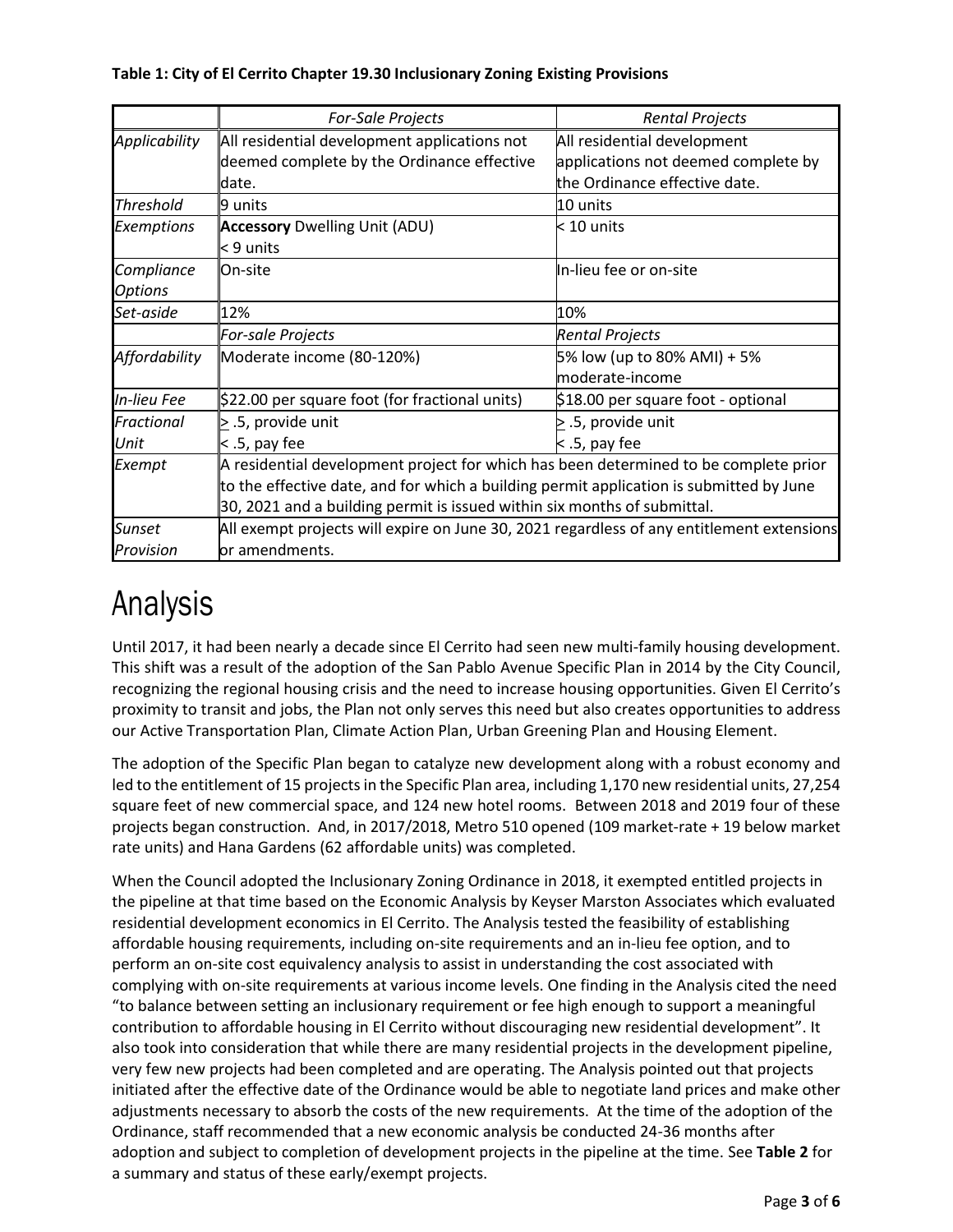### **Table 2: Status of Entitled Projects**

| <b>Project Address</b>                         | <b>Final Design</b><br><b>Approval</b>                                           | <b>Unit Count</b>                                              | <b>Status</b>         | <b>Notes</b>                                                                                                                                                |  |  |
|------------------------------------------------|----------------------------------------------------------------------------------|----------------------------------------------------------------|-----------------------|-------------------------------------------------------------------------------------------------------------------------------------------------------------|--|--|
| <b>Completed Projects</b>                      |                                                                                  |                                                                |                       |                                                                                                                                                             |  |  |
| 10963 San Pablo Avenue                         | 05/02/2018                                                                       | 50 rentals                                                     | Completed             | Certificate of Occupancy issued<br>February 2021                                                                                                            |  |  |
| 10534 San Pablo Avenue                         | 05/04/2016                                                                       | 5 rentals                                                      | Completed             | Certificate of Occupancy issued<br>March 2020                                                                                                               |  |  |
| <b>Under Construction</b>                      |                                                                                  |                                                                |                       |                                                                                                                                                             |  |  |
| 11600 San Pablo Avenue<br>(Mayfair - Phase I)  | 08/02/2017                                                                       | 156 market-rate<br>rentals                                     | Under<br>Construction | <b>Estimated Completion Summer</b><br>2021                                                                                                                  |  |  |
| 10300 San Pablo Avenue                         | 09/06/2017                                                                       | 32 condos<br>(includes 2 live/work<br>units)                   | Under<br>Construction | <b>Estimated Completion June</b><br>2021                                                                                                                    |  |  |
| <b>Entitled</b>                                |                                                                                  |                                                                |                       |                                                                                                                                                             |  |  |
| 10810 San Pablo Avenue                         | 04/04/2018                                                                       | 40                                                             | Entitled              | Entitlement extension granted                                                                                                                               |  |  |
| 11690 San Pablo Avenue<br>(Mayfair - Phase II) | 08/02/2017                                                                       | 69<br>affordable rentals                                       | Entitled              | <b>BRIDGE Housing is expecting to</b><br>break ground in 2022                                                                                               |  |  |
| 10167 San Pablo Avenue                         | 06/06/2018                                                                       | 62                                                             | Entitled              | Entitlement extension granted                                                                                                                               |  |  |
| 10135 San Pablo Avenue                         | 06/18/2018                                                                       | 72                                                             | Entitled              | Entitlement extension granted                                                                                                                               |  |  |
| 11048/11060 San Pablo<br>Avenue                | 01/24/2019<br>(original);<br>03/04/2020<br>(amended)                             | 173 (original<br>entitlement); 183<br>(amended<br>entitlement) | Entitled              | Entitlements amended to<br>improve financial feasibility.<br>Underground parking level and<br>3-bedroom units eliminated.<br>Entitlement extension granted. |  |  |
| 10919 San Pablo Avenue                         | 07/03/2019                                                                       | 90 rentals                                                     | Entitled              | Developer recently completed<br>10963 SPA. Entitlement<br>extension granted.                                                                                |  |  |
| 921 Kearney                                    | 03/04/2019                                                                       | 59 rentals                                                     | Entitled              | Entitlement extension granted                                                                                                                               |  |  |
| 11965 San Pablo Avenue                         | 06/18/2019                                                                       | 144 rentals                                                    | Entitled              | Density Bonus project with 10<br>low-income units                                                                                                           |  |  |
| 10192 San Pablo Avenue                         | 01/24/2019                                                                       | 26 condos                                                      | Entitled              | Developer is currently<br>constructing 10300 SPA.<br>Entitlement extension granted.                                                                         |  |  |
| <b>Subject to Inclusionary Zoning</b>          |                                                                                  |                                                                |                       |                                                                                                                                                             |  |  |
| 11795 San Pablo Avenue                         | 10/2/2019                                                                        | 130 rentals                                                    | Entitled              | Subject to Inclusionary Zoning                                                                                                                              |  |  |
| 10290 San Pablo Avenue                         | 08/02/2017<br>(original<br>entitlement);<br>03/04/20<br>(revised<br>entitlement) | 55 rentals                                                     | Entitled              | Subject to Inclusionary Zoning                                                                                                                              |  |  |

Despite COVID-19, construction costs have continued to rise. Over the last year, staff has continued to stay in contact with developers who have expressed the desire to continue moving their projects forward. However, under current conditions, developers have expressed their inability to move forward due delays caused by Shelter-in-Place orders along with lending constraints associated with construction loans and the approaching inclusionary sunset deadline. There are currently seven exempt projects that will sunset on June 30, 2021. The developers of the projects located at 10919 and 10192 San Pablo Avenue are currently unable to proceed with financing and construction. This is due to certain lending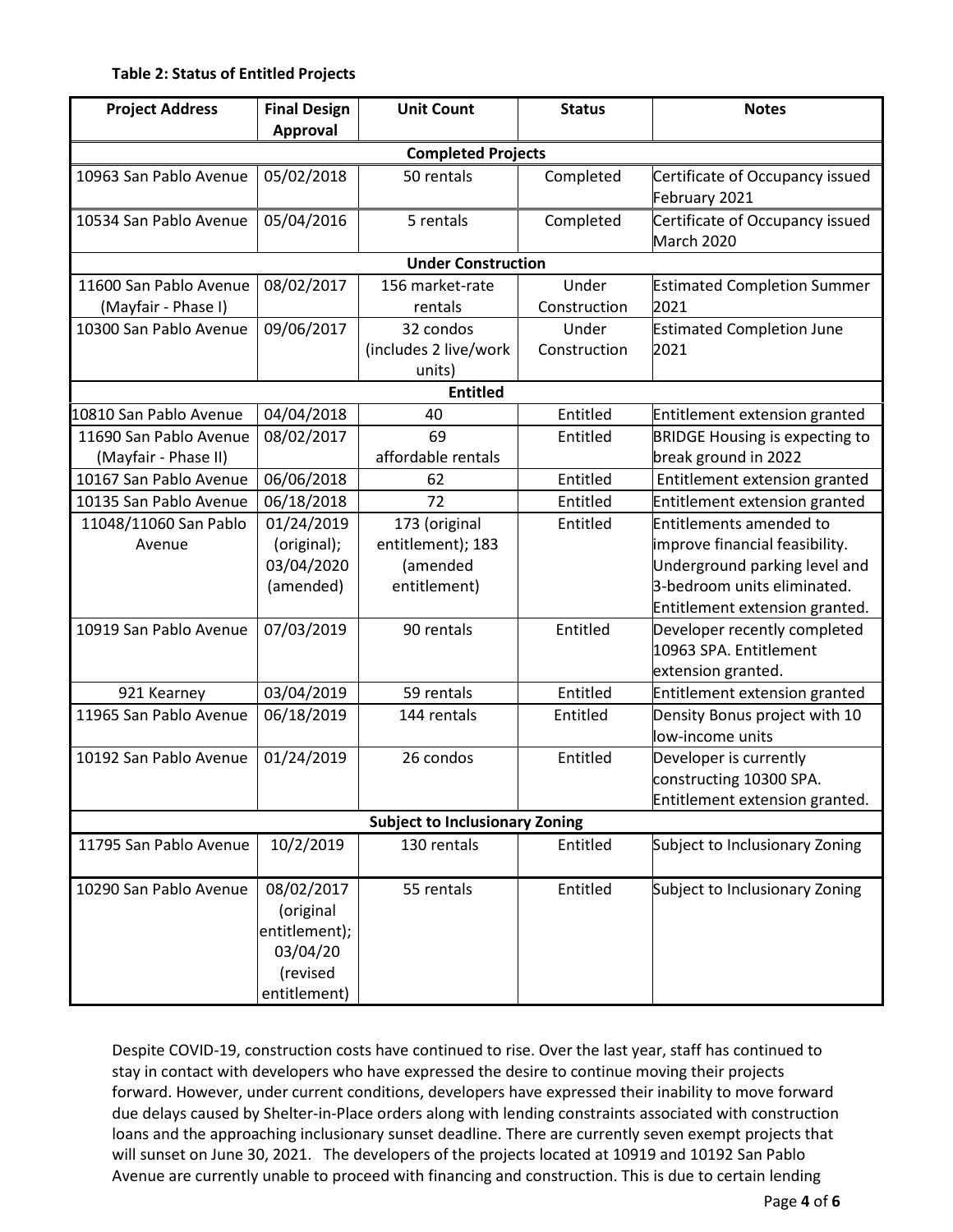requirements that have been delayed due to COVID-19 at their nearly completed projects at 10963 and 10300 San Pablo Avenue. Developers must fulfill certain rental/sales occupancy thresholds before additional financing can be approved. Since the cost of implementing inclusionary housing requirements was not accounted for during the land negotiations for these sites, it endangers the project's financing and feasibility. Considering these variables, staff is recommending amendments to the Ordinance to allow projects to continue to move toward the construction phase and completion in the current environment. The following changes are recommended:

- 1. Allow limited extensions of exemptions to the Ordinance due to COVID-19 delay. In recognition of delays to residential development projects resulting from the economic dislocations of the COVID-19 pandemic, Residential Development projects that are exempt under subsections (C)(4) and (C)(5) of this Section may apply for a limited extension of their exemption, as provided for in this subsection.
- 2. An application for a limited extension under this subsection shall be filed by June 30, 2021 and include all of the following:
	- An application on a form prepared by the City or a Letter of Request.
	- A narrative description on the economic impacts of the COVID-19 pandemic on the Residential Development project.
	- A project schedule for the Residential Development project showing that the applicant will be able to file a substantially complete application for building permits by January 1, 2021, and to begin construction of the Residential Development project by July 1, 2022.
	- An Application Fee to be established by the City Council.
- 3. The City Manager may grant a limited extension of a Residential Development project's exemption from this Chapter under subsections (C)(4) and (C)(5) of this Section, based upon a determination, in light of the information provided in the application and any other information that the City Manager considers relevant, that the Applicant will be able to comply with the requirements of the extension listed below. Any extension granted shall be subject to the following conditions and any others that the City Manager determines are necessary or appropriate for the Residential Development project:
	- The Applicant shall submit a building permit application by January 1, 2022; and
	- The Applicant shall start construction by July 1, 2022.
- 4. No extension of exemption may be approved for a Residential Development project if noticed violations of the Municipal Code, California Building Codes, or other state or federal laws related to conditions on the Residential Development project property have not been corrected prior to the filing of an extension application.
- 5. In the event that an extension is approved by the City Manager and the Residential Development has not been issued a building permit by January 1, 2022 and construction of the Residential Development project has not commenced by July 1, 2022, the provisions of this Chapter shall apply, unless the requirements are waived pursuant to Section 19.30.070(C).

Page **5** of **6** As we continue to work with developers to maintain the feasibility of entitled projects and move toward construction, the proposed limited extensions will only be reviewed and granted on a request basis by developers applying to the City Manager by June 30, 2021 along with an application fee (unlike the blanket exemption that was provided within the 2020 amendments). Each request must demonstrate that the project is in position to meet the extension timelines. If approved, project extensions will be subject to performance standards by requiring a building permit to be submitted by January 1, 2022 and construction to begin by July 1, 2022. If a project is granted an extension and unable to meet these performance timelines, it will be subject to Chapter 19.30: Inclusionary Zoning. If a project does not apply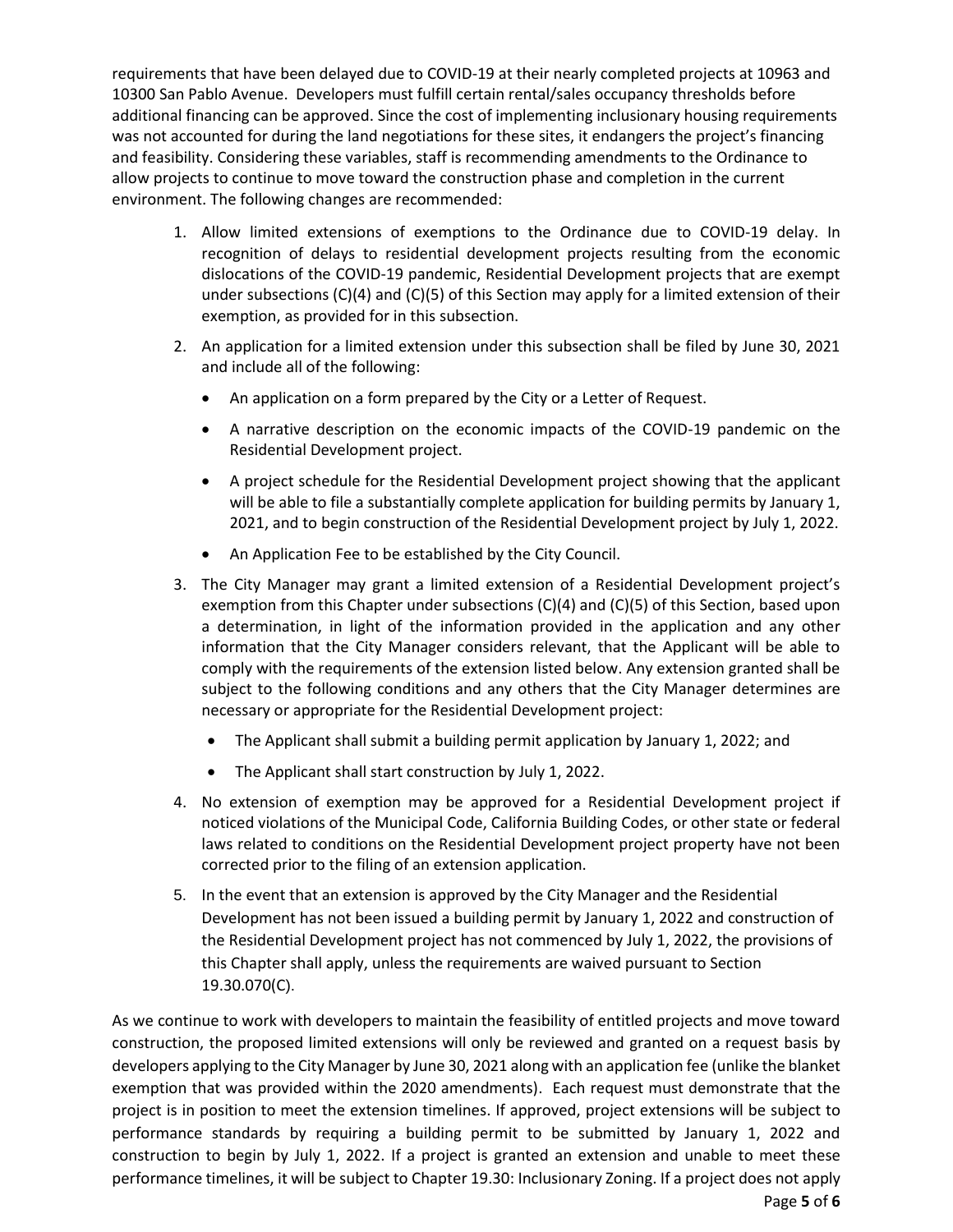for an extension by June 30, 2021, under the above proposed amendments, the inclusionary requirements will also apply.

Lastly, staff is utilizing this Ordinance amendment to correct the State Density Bonus language contained in paragraph 19.30.030(A)(1) to maintain consistency with 19.30.040.D. The inclusionary calculationsshall include the total unit count for the project as a result of the Density Bonus. This was the intent when the Ordinance was adopted in 2018, as approved by the City Attorney.

## Environmental Review

This action is exempt from the requirements of the California Environmental Quality Act pursuant to CEQA Guidelines Section 15061(b)(3). The activity is covered by the general rule which exempts activities that can be seen with certainty to have no possibility for causing a significant effect on the environment. Any project that would implement inclusionary housing being constructed would be subject to its own review under the California Environmental Quality Act.

# Staff Recommendation

Based on the information contained in this report, staff recommends that the Planning Commission recommend that the City Council adopt an ordinance to amend the exemptions contained in Chapter 19.30: Inclusionary Zoning of the El Cerrito Municipal Code.

## Proposed Motion

1. Move adoption of Planning Commission Resolution PC2021-06 recommending that the City Council adopt an ordinance to amend Chapter 19.30: Inclusionary Zoning of the El Cerrito Municipal Code.

# **Attachments**

- 1. Draft Resolution
- 2. Draft Inclusionary Zoning Ordinance Amendments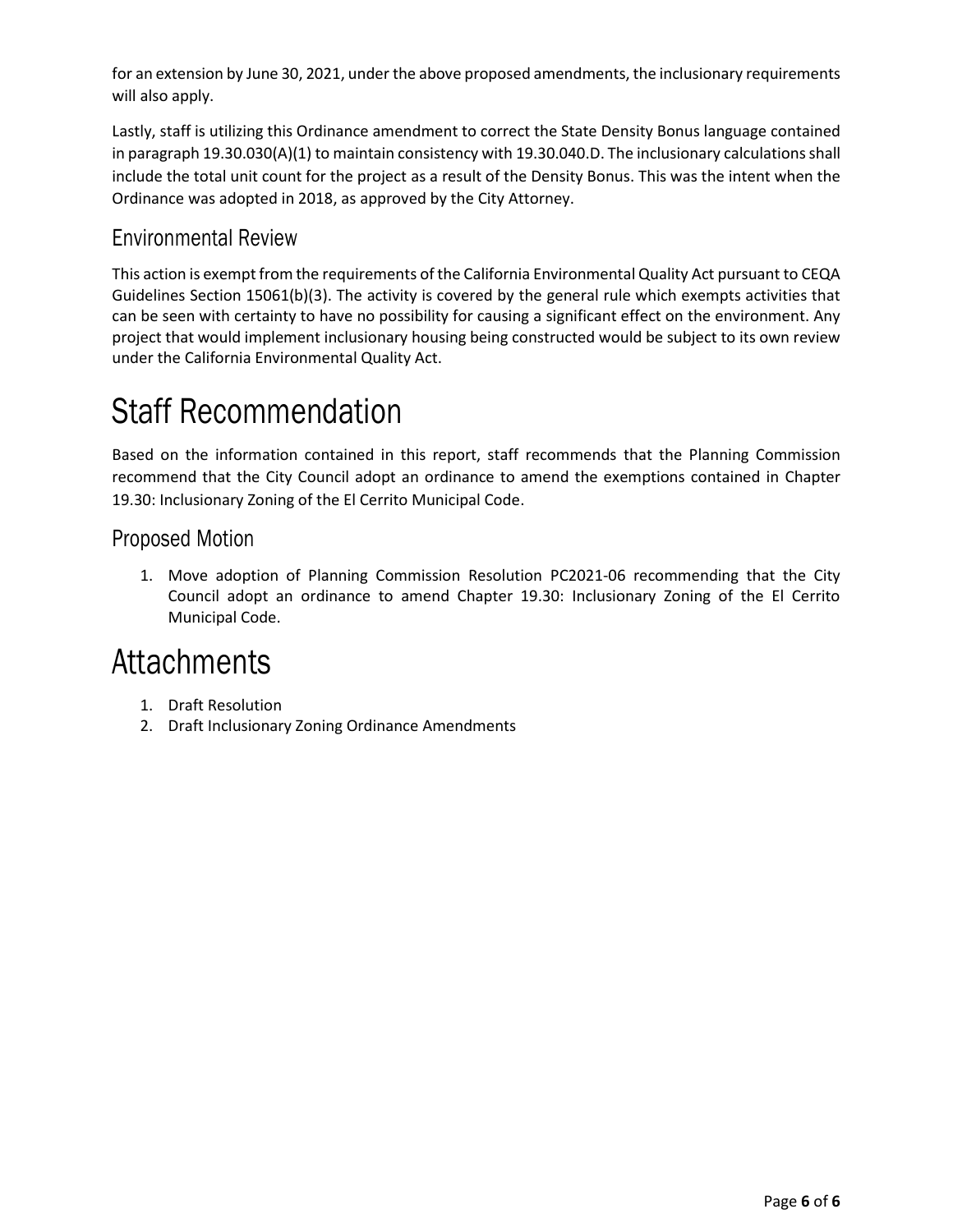### **Planning Commission Resolution PC2021-06**

## **A RESOLUTION OF THE CITY OF EL CERRITO PLANNING COMMISSION RECOMMENDING THAT THE CITY COUNCIL ADOPT AN ORDINANCE TO AMEND CHAPTER 19.30: INCLUSIONARY ZONING OR THE EL CERRITO MUNICIPAL CODE**

WHEREAS, the San Pablo Specific Plan and Form Based Code were adopted in 2014 to promote new highdensity and mixed use in transit-oriented development for all income levels;

WHEREAS, the El Cerrito Affordable Housing Strategy adopted on August 17, 2017 identifies four policy pillars for implementation over the next five years to produce, protect and preserve affordable housing for El Cerrito residents;

WHEREAS, Pillar A: Leveraging private development to address affordable housing needs, of the El Cerrito Affordable Housing Strategy, recommends establishing a new inclusionary zoning ordinance and/or enacting new housing in-lieu fees for affordable housing;

WHEREAS, on May 15, 2018, the El Cerrito City Council adopted an ordinance (Inclusionary Zoning Ordinance) adding Chapter 19:30: Inclusionary Zoning to the El Cerrito Municipal Code;

WHEREAS, the Inclusionary Zoning Ordinance initially exempted projects with approved entitlements or a complete entitlement application as of the effective date of the ordinance, provided that a building permit was issued within two years of entitlement or by June 30, 2021, whichever came first;

WHEREAS, the COVID-19 global pandemic has added much uncertainty to financial markets;

WHEREAS, on June 2, 2020, the City Council amended the ordinance allowing existing exempt projects to be exempt from the ordinance until June 30, 2021, provided that a building permit application is submitted by this date and the permit is issued within six months of submittal;

WHEREAS, in order to allow developers to secure financing the construct entitled projects in the current uncertain environment, additional time is needed;

WHEREAS, the proposed ordinance amendments will allow additional time to secure financing by allowing existing exempt projects to submit an application to the City Manager to request a limited extension from the ordinance by June 30, 2021, provided that a building permit application is submitted by January 1, 2022 and construction begins by July 1, 2022;

WHEREAS, any approved extension will expire on January 1, 2022, if a building permit has not been issued, or July 1, 2022, if construction has not commenced;

WHEREAS, no extension of exemption may be approved for a project if noticed violations of the Municipal Code, California Building Codes, or other state or federal laws related to conditions on the Residential Development project property have not been corrected prior to the filing of an extension application;

WHEREAS, the City of El Cerrito supports the production of housing at all income levels; and

WHEREAS, on April 21, 2021 the Planning Commission, conducted a public hearing and considered all evidence, reports and application materials offered for review regarding this matter.

NOW, THEREFORE, BE IT RESOLVED, that after careful consideration of facts, exhibits, correspondence, and testimony, and other evidence submitted in this matter, and, in consideration of the findings, the El Cerrito Planning Commission hereby recommends that the City Council adopt an ordinance amending Chapter 19.30: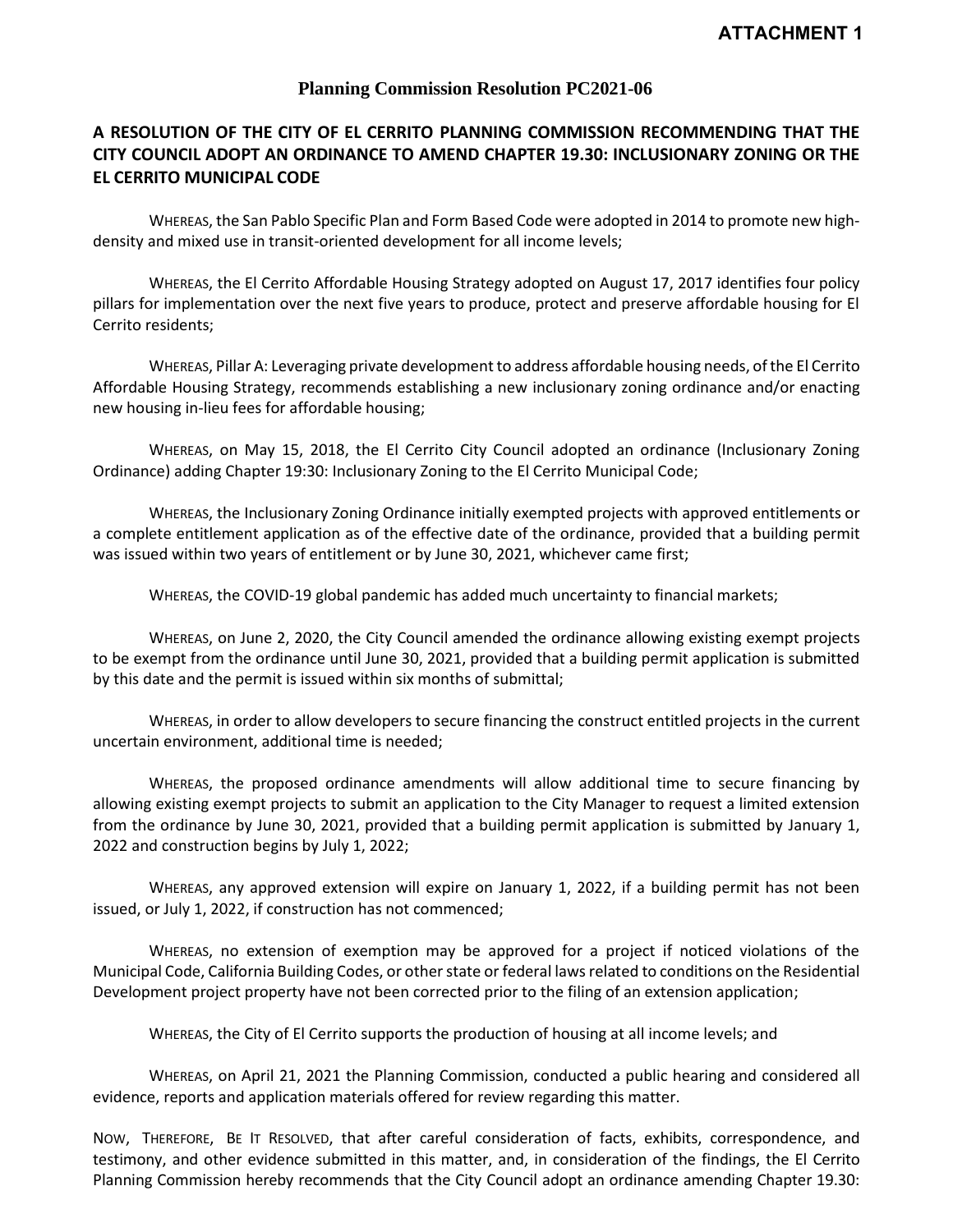\_\_\_\_\_\_\_\_\_\_\_\_\_\_\_\_\_\_\_\_\_\_\_\_\_\_\_\_\_\_\_\_\_

### **CERTIFICATION**

I certify that this resolution was adopted by the El Cerrito Planning Commission at a regular meeting held on April 21, 2021 upon motion of Commissioner \_\_\_\_\_\_\_\_\_\_, second by Commissioner \_\_\_\_\_\_\_\_.

AYES: NOES: ABSTAIN: ABSENT:

Sean Moss, AICP *Planning Manage*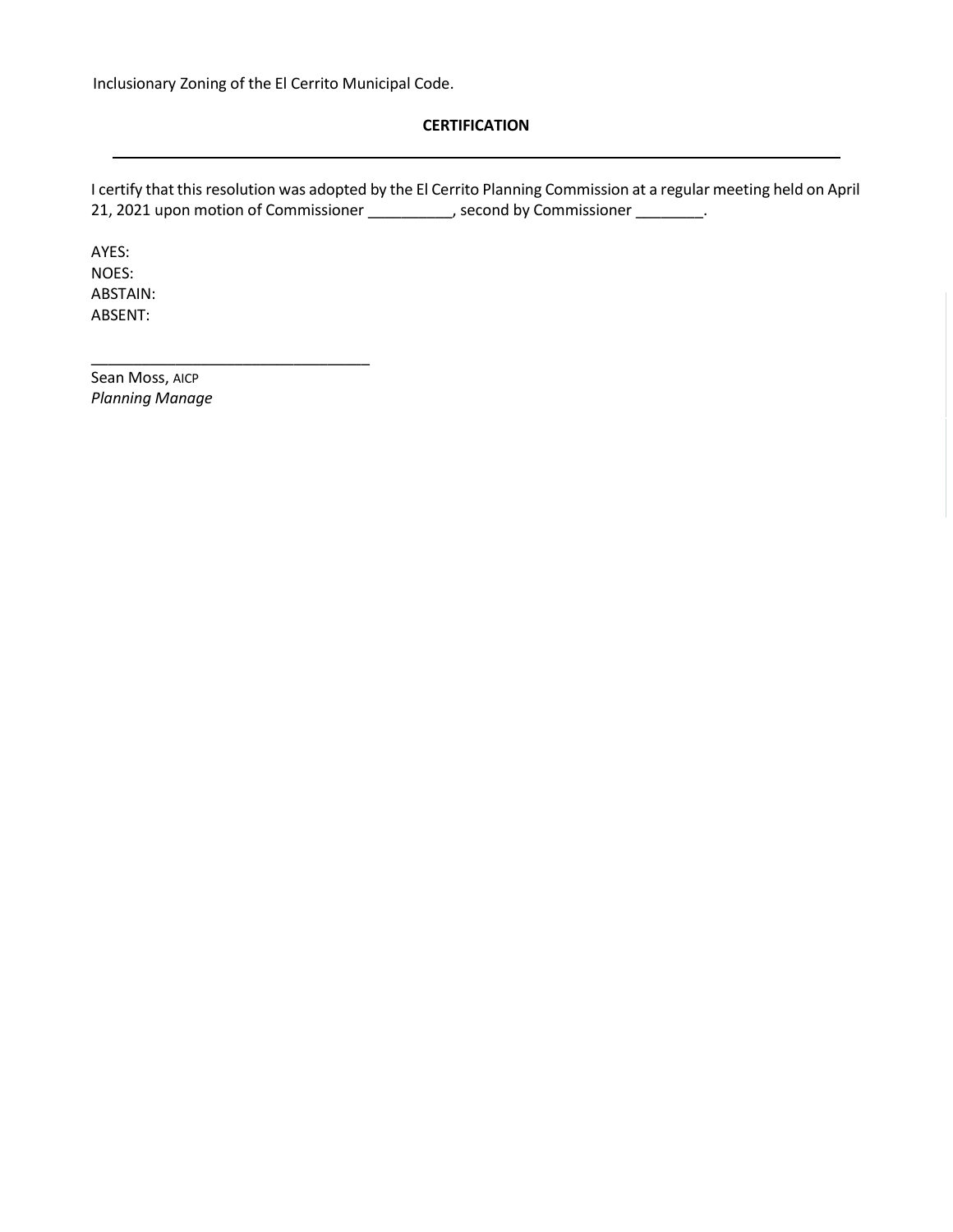### **DRAFT AMENDED INCLUSIONARY ZONING ORDINANCE**

Chapter 19.30 - INCLUSIONARY ZONING

#### **Sections:**

19.30.010. - Findings and Purpose.

- A. Findings. The city council finds and declares as follows:
	- 1. Housing affordability continues to be a regional issue, especially for the residents of El Cerrito.
	- 2. According to the El Cerrito Affordable Housing Strategy, one-third of El Cerrito's households are cost-burdened or spend more than thirty percent of their household income for housing.
	- 3. The 2015-2023 Housing Element identifies the need to study an inclusionary zoning ordinance to address a portion of the city's affordable housing needs.
	- 4. According to the 2015-2022 Regional Housing Needs Allocation (RHNA), determined by the Association of Bay Area Governments (ABAG), the City of El Cerrito has a total housing need of three hundred ninety-eight units through the year 2022, out of which nearly sixty percent is for lower- and moderate-income households (two hundred thirty two units). Of the affordable units: fifty units (thirteen percent) are for extremely low-income households; fifty units (thirteen percent) for very low-income households; sixty three units (sixteen percent) for lower income households; and sixty nine units (seventeen percent) for moderate income households.
	- 5. The inclusionary ordinance codified in this chapter will substantially advance the city's legitimate interest in providing additional housing affordable to all income levels and dispersed throughout the city because inclusionary units required by the ordinance codified in this chapter, including both rental and for-sale units, must be affordable to lower, and moderate-income households.
	- 6. The ordinance codified in this chapter is being adopted pursuant to the city's police power authority to protect the public health, safety, and welfare. Requiring inclusionary units within each residential development is consistent with the community's housing element goals of protecting the public welfare by fostering an adequate supply of housing for persons at all economic levels and maintaining both economic diversity and geographically dispersed affordable housing. Requiring builders of new market rate housing to provide some housing affordable to lower and moderate-income households is also reasonably related to the impacts of their projects.
- B. Purpose. The purposes of this chapter are to:
	- 1. Implement the housing goals set forth in the 2015-2023 Housing Element of the El Cerrito General Plan and the Affordable Housing Strategy of the City of El Cerrito.
	- 2. Ensure that private market-rate development is making a reasonable and feasible contribution towards addressing the need for additional affordable housing.
	- 3. Increase the production of affordable housing units for very low, low and moderate-income households.
	- 4. Create a balanced community with a wide variety of housing available to households of all income levels.
	- 5. Support the housing objectives contained in state law.
	- 6. Establish policies and alternative methods of compliance for meeting the city's affordable housing needs.

(Ord. No. 2018-02 , § 2, 5-15-2018)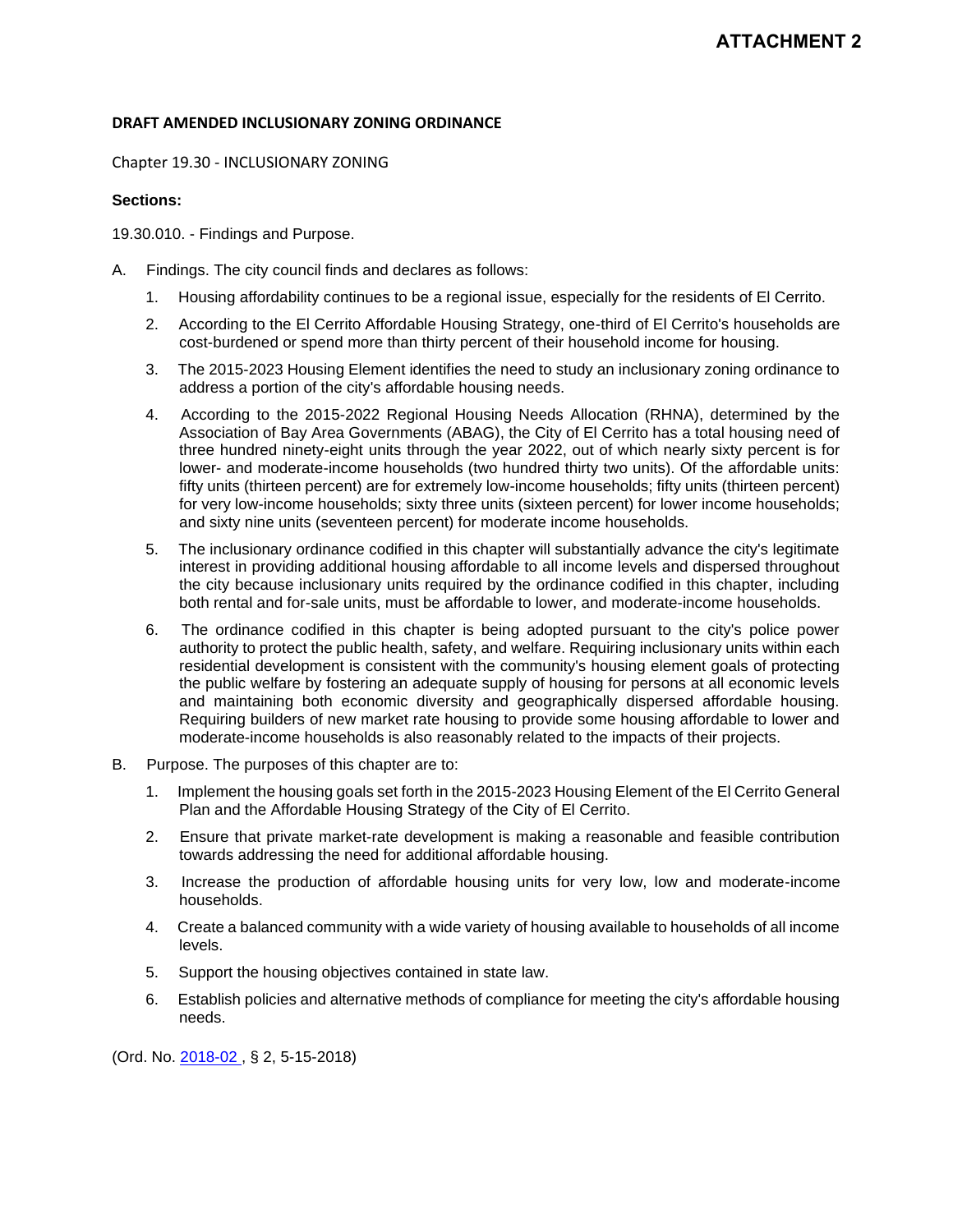#### 19.30.020 - Definitions.

The definitions set forth in this part shall govern the application and interpretation of this chapter. Words and phrases not defined in this chapter shall be interpreted to give this chapter its most reasonable application.

"Affordable housing cost" means the housing cost for dwelling units as defined by California Health and Safety Code Section 50052.5 for owner-occupied housing and the affordable rent for rental units as defined by California Health and Safety Code Section 50053, as applicable.

"Affordable housing strategy" means the city's affordable housing workplan that identities a range of goals and implementation tools to preserve and expand housing opportunities for households with very low to moderate incomes and for persons with special housing needs

"Affordable sales price" means the maximum allowable sales price for an inclusionary unit in effect at the time of initial (first) sale to an eligible household. The affordable sales price is a price that includes a reasonable down payment and results in projected average monthly housing payments during the first calendar year of a household's occupancy, including interest, principal, mortgage insurance, property taxes, homeowners' insurance, homeowners' association dues, if any, not exceeding costs equal to thirty five percent of one hundred ten percent of area median income for moderate income units. The city manager may adjust the percentage of area median income to between eighty percent and one hundred ten percent to address major shifts in the housing market or other related economic conditions affecting the demand for inclusionary units, as needed.

"The affordable sales price" shall be determined for a household size based on the number of bedrooms in the dwelling unit plus one. The city manager shall determine the sales price for inclusionary units by any reasonable method, so long as average monthly housing payments do not exceed those permitted by this chapter. Affordable sales prices may be adjusted annually by the city manager and will be provided to the developer annually upon such adjustment.

"Affordable rent" means the total monthly payments by the tenant of an inclusionary unit for all of the following: (1) use and occupancy of the inclusionary unit, land and storage lockers, and use of all common areas; (2) any separately charged fees or service charges assessed by the developer that are required of all tenants of units in the project, except security deposits; (3) an allowance for utilities paid by the tenant as established by the Contra Costa Housing Authority, including garbage collections, sewer, water, electricity, gas and other heating, cooking and refrigeration fuel, but not telephone service or cable TV; and (4) any other interest, taxes, fees or charges for use of the land or associated facilities that are assessed by a public or private entity other than the developer and paid by the tenant.

The affordable rent shall be determined for a household size based on the number of bedrooms in the dwelling unit plus one. The city manager shall determine the rent for inclusionary units by any reasonable method, so long as average monthly housing payments do not exceed those permitted by this chapter. Affordable rent may be adjusted annually by the city manager and shall be provided to the developer annually upon such adjustment. For purposes of this chapter, Affordable Rent, shall not exceed costs equal to thirty percent of seventy percent of area median income for lower income units or thirty percent of one hundred ten percent of area median income for moderate income units.

"Affordable housing trust fund" means a fund or account designated by the city to maintain and account for all monies received pursuant to this chapter.

"Affordable housing plan" means a plan on a form provided by the city that shall be submitted by the applicant or developer, containing all of the information specified in and in conformance with Section 19.30.040 of this chapter specifying the manner in which inclusionary units will be provided in conformance with this chapter and any regulations adopted to implement this chapter, and consistent with the El Cerrito General Plan.

"Applicant" or "developer" means a person, persons, or entity that applies for a residential development and includes the owner or owners of the property if the applicant does not own the property on which development is proposed.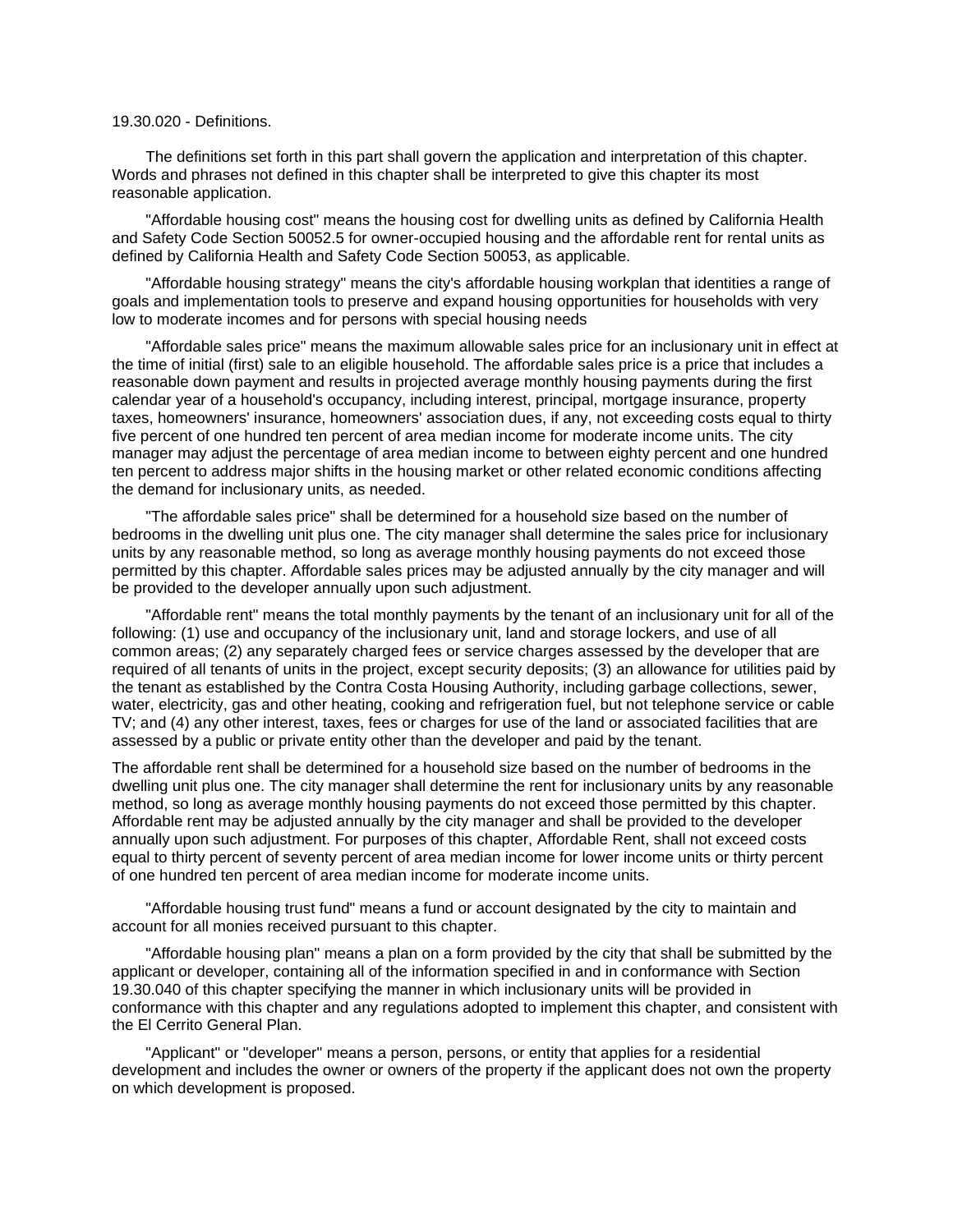"Area median income" or "AMI" means the annual median income for Contra Costa County as published annually by the State of California Department of Housing and Community Development, adjusted for household size, as published periodically in the California Code of Regulations, Title 25, Section 6932, or its successor provision, or as established by the City of El Cerrito in the event that such median income figures are no longer published periodically in the California Code of Regulations.

"Building permit" includes full structural building permits as well as partial permits such as foundation-only permits.

"City" means the City of El Cerrito.

"City manager" means the city manager of the City of El Cerrito or his or her designee.

"Certificate of occupancy" is the permit issued by the El Cerrito building division authorizing the initial occupancy of a dwelling unit, including a temporary certificate of occupancy.

"Common ownership" or "control" refers to property owned or controlled by the same person, persons, or entity, or by separate entities in which any shareholder, partner, member, or family member of an investor of the entity owns ten percent or more of the interest in the property.

"Community development director" means the director of the community development department or his or her designee.

"Construction phase" means:

- A. The area included within one city approved tentative subdivision map for residential development where a single final map implements the entire approved tentative map;
- B. The area included within each separate final map for residential development where multiple final maps implement the entire approved tentative map; or
- C. An area designated as a construction phase in an approved affordable housing plan. For residential development that does not require a subdivision map, the affordable housing plan shall identify construction phases.

"Contiguous property" means any parcel of land that is:

- A. Touching another parcel at any point;
- B. Separated from another parcel at any point only by a public right of way, private street or way, or public or private utility, service, or access easement; or
- C. Separated from another parcel only by other real property of the applicant which is not subject to the requirements of this chapter at the time of the planning permit application by the applicant.

"Determined to be complete" is a term that applies to an application for a specific land planning permits that is requested by the applicant and in accordance with Title 19 (Zoning) herein, and means that such application:

- A. Accurately includes all data required on the appropriate planning permit checklist that is utilized upon the date of receipt of the application;
- B. Is duly executed by the applicant or the applicant's authorized representative;
- C. Includes the full payment of all required fees;
- D. Includes an accurate and complete application for environmental clearance; and
- E. Includes the affordable housing plan required by Section 19.30.040.

"Density bonus units" means dwelling units approved in a residential development pursuant to California Government Code Section 65915 et seq. that are in excess of the maximum residential density otherwise permitted by the El Cerrito General Plan, San Pablo Avenue Specific Plan or zoning ordinance.

"Dwelling unit" shall have the definition given for dwellings in Title 19 (Zoning) of the El Cerrito Municipal Code.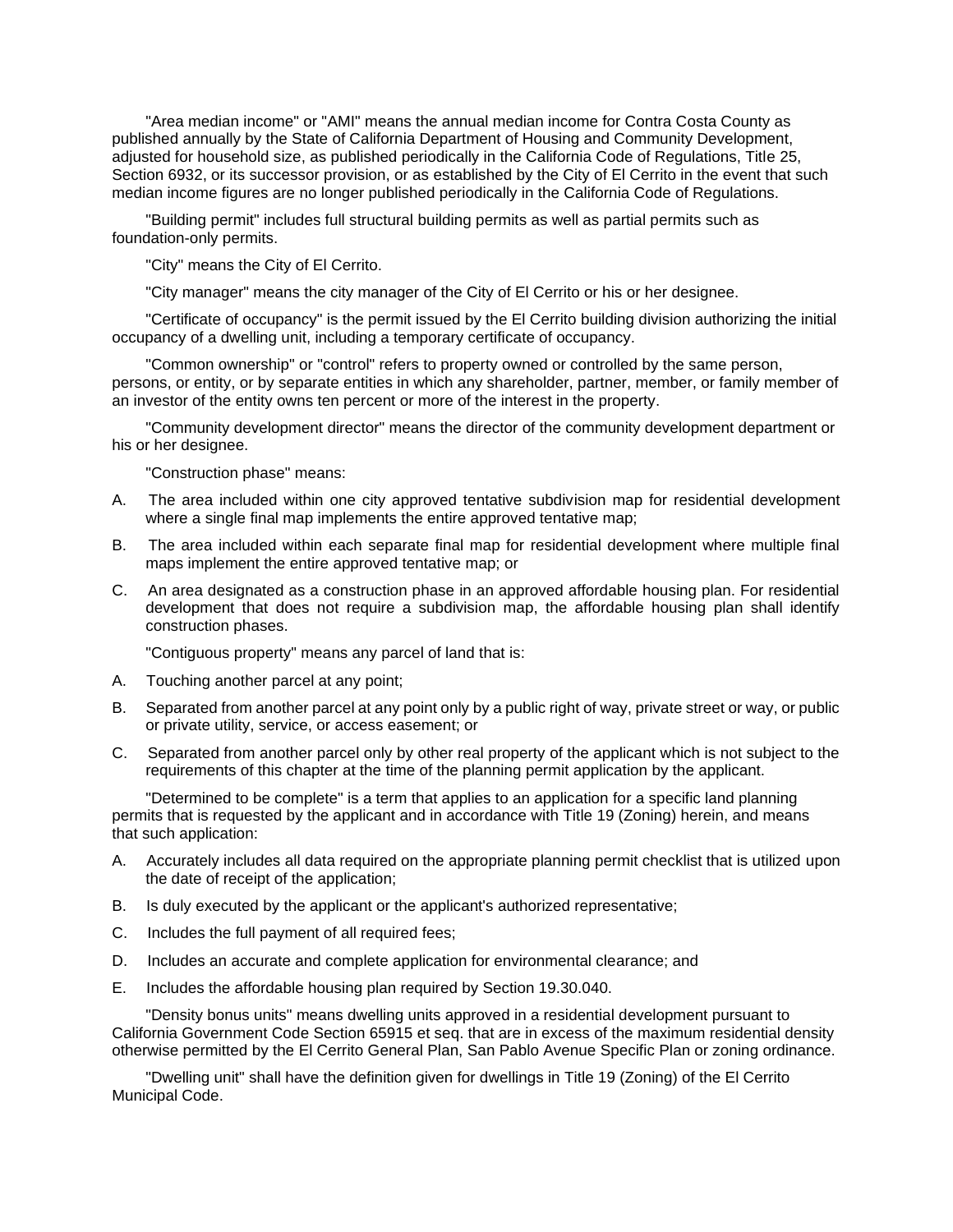"Effective date" shall have the definition given in Section 19.30.030.

"Eligible household" means a household which has been determined to be eligible to rent or purchase an inclusionary unit.

"First approval" means the first of the following approvals to occur with respect to a residential development: development agreement, general plan amendment, specific or area plan adoption or amendment, zoning, rezoning, pre-zoning, annexation, planned development permit, tentative map, parcel map, conditional use permit, special use permit, or building permit.

"For-sale" means and refers to any dwelling unit, including a condominium, stock cooperative, community apartment, or attached or detached single family home, for which a parcel or tentative and final map is required for the lawful subdivision of the parcel upon which the dwelling unit is located or for the creation of the unit in accordance with the Subdivision Map Act (California Government Code Section 66410 et seq.), or any residential development including such for-sale dwelling units.

"Inclusionary housing agreement" means an agreement in conformance with Section 19.30.040 of this chapter between the city and an applicant, governing how the applicant shall comply with this chapter.

"Inclusionary unit" means a dwelling unit imposed on new residential development as required by this chapter to be affordable to lower or moderate-income households.

"Livable square feet" means the total square footage of the interior of all dwelling units within a residential development.

"Lower income household" means a household with incomes that do not exceed eighty percent of area median income as set forth in California Health and Safety Code Section 50079.5.

"Market rate unit" means a new dwelling unit in a residential development that is not an inclusionary unit as defined by section.

"Moderate income household" means a household with income ranging above eighty percent to one hundred twenty percent of area median income as set forth in California Health and Safety Code Section 50093(b).

"Planning permit" means a tentative map, parcel map, conditional use permit, site development permit, planned development permit, design review, development agreement, or special use permit, or any discretionary permit excluding general plan amendments, zoning and rezoning, annexation, specific plans, and area development policies.

"Rental" means and refers to a dwelling unit that is not a for-sale dwelling unit, and does not include any dwelling unit, whether offered for rental or sale, that may be sold as a result of the lawful subdivision of the parcel upon which the dwelling unit is located or creation of the unit in accordance with the Subdivision Map Act (California Government Code Section 66410 et seq.), or any residential development including such rental dwelling units.

"Residential development" means any project requiring a planning permit for which an application has been submitted to the city, and that either:

A. Would create ten or more new rental dwelling units or nine or more new for-sale dwelling units by:

- 1. The construction or alteration of structures, or
- 2. The conversion of a use to residential from any other use.
- B. Is contiguous to property under common ownership or control and the cumulative residential capacity of all of the applicant's property pursuant to the general plan designation or zoning at the time of the planning permit application for the residential development is either:
	- 1. Ten or more rental or nine or more for-sale dwelling units; or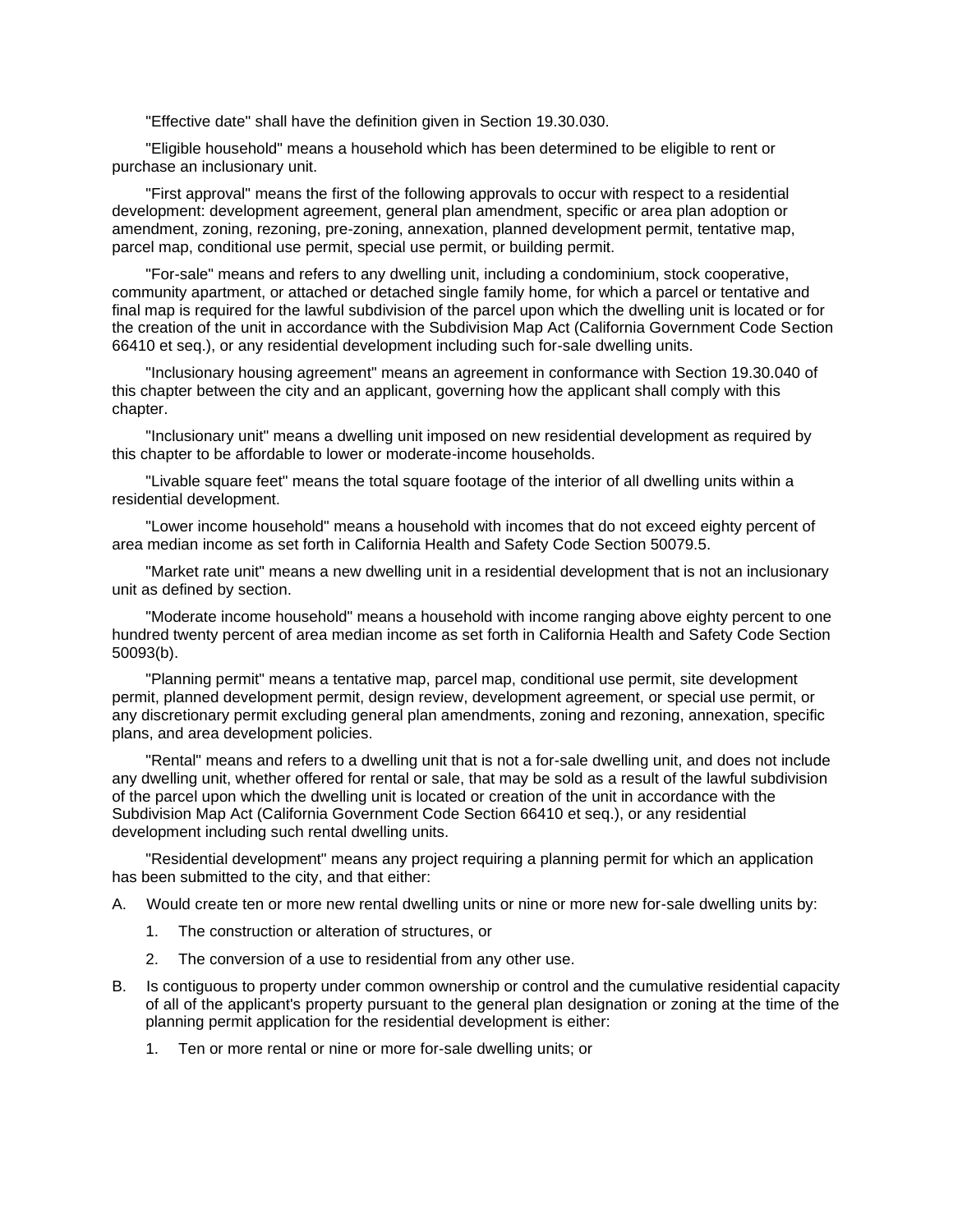2. Any combination of nine or more for-sale and rental dwelling units, in which case the inclusionary housing requirement shall be determined as though the project were a for-sale residential development.

"Tenant" is a household occupying an inclusionary unit pursuant to a valid lease with the developer.

"Unit type" means any form of dwelling or dwelling unit described in Title 19 (Zoning) of the El Cerrito Municipal Code.

"Utilities" means garbage collection, sewer, water, electricity, gas and other heating, cooling, cooking and refrigeration fuels.

(Ord. No. 2018-02 , § 2, 5-15-2018)

19.30.030. - Effective Date and Applicability.

- A. Effective Date. This chapter shall be effective thirty days from and after the date of its adoption.
- B. Applicability. The provisions of this chapter shall apply city-wide to:
	- 1. All for-sale residential development that consist of nine or more units;
	- 2. All rental residential development that consist of ten or more units; and
	- 3. All residential development and contiguous property that is under common ownership or control.
- C. Exemptions. This chapter shall not apply to any of the following:
	- 1. Accessory Dwelling Unit(s).
	- 2. Rental residential developments with a total of less than ten dwelling units.
	- 3. For-sale residential developments with a total of less than nine dwelling units.
	- 4. A residential development project the application for which has been determined to be complete prior to the effective date, and for which a building permit application is submitted by June 30, 2021 and a building permit is issued within six months of submittal.
	- 5. A residential development project that has received all required approvals prior to the effective date, and for which a building permit application is submitted by June 30, 2021 and a building permit is issued within six months of submittal.
	- 6. Residential Developments exempted by California Government Code Section 66474.2 or 66498.1, provided that such residential developments shall comply with any predecessor ordinance, resolution, or policy in effect on the date the application for the development was determined to be complete.
- D. Special Circumstances Related to Exemptions.
	- 1. Planning approval expiration, extension, or amendment.
		- a. Residential development projects that are exempt under subsections (C)(4) and (C)(5) of this section shall remain exempt for the period stipulated in subsections  $(C)(4)$  and  $(C)(5)$  if their planning permits are amended or extended.
		- b. Residential development projects that are exempt under subsections (C)(4) and (C)(5) of this section shall be subject to the requirements of this chapter if a planning permit for the residential development is amended or extended after the period stipulated in subsections (C)(4) and (C)(5), unless the requirements are waived pursuant to Section 19.30.070(C).
		- c. In the event that a planning permit expires for a residential development project that is exempt under paragraphs (C)(4) and (C)(5) of this section during the period stipulated in subsections (C)(4) and (C)(5), this chapter shall apply to any subsequent residential development of the same property, unless the requirements are waived pursuant to Section 19.30.070(C).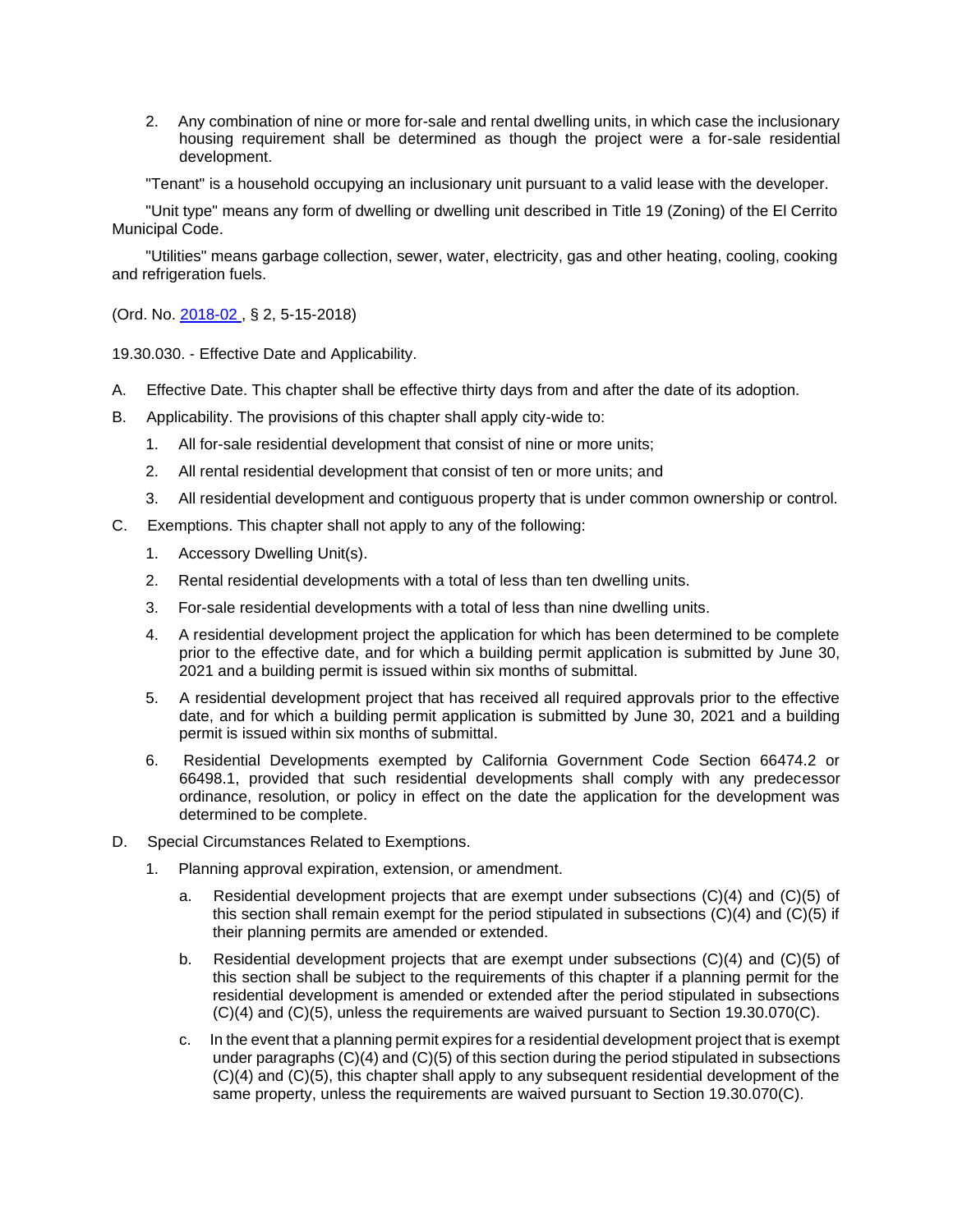- d. Any residential development project that requests an extension or amendment of any approved planning permit shall be subject to the requirements of this chapter, unless the residential development project is exempt pursuant to Section 19.30.030(C) or the requirements are waived pursuant to Section 19.30.070(C).
- 2. Limited extension of exemption due to delay. The city manager, may grant a request for an extension of the timelines in this section exempting residential development from this chapter where a change in federal, state or local law would cause the need for a material redesign of the approved residential development that would render any of the approved planning permits, if implemented as approved, in violation of federal, state, or local law and would require amendment or revision of the planning permit.
- 3. Limited extension of exemption due to COVID-19 delay. In recognition of delays to residential development projects resulting from the economic dislocations of the COVID-19 pandemic, Residential Development projects that are exempt under subsections (C)(4) and (C)(5) of this Section may apply for a limited extension of their exemption, as provided for in this subsection.
	- a. An application for a limited extension under this subsection shall be filed by June 30, 2021 and include all of the following:
		- 1. An application on a form prepared by the City or a Letter of Request.
		- 2. A narrative description on the economic impacts of the COVID-19 pandemic on the Residential Development project.
		- 3. A project schedule for the Residential Development project showing that the applicant will be able to file a substantially complete application for building permits by January 1, 2021, and to begin construction of the Residential Development project by July 1, 2022.
		- 4. An Application Fee to be established by the City Council.
	- b. The City Manager may grant a limited extension of a Residential Development project's exemption from this Chapter under subsections (C)(4) and (C)(5) of this Section, based upon a determination, in light of the information provided in the application and any other information that the City Manager considers relevant, that the Applicant will be able to comply with the requirements of the extension listed below. Any extension granted shall be subject to the following conditions and any others that the City Manager determines are necessary or appropriate for the Residential Development project:
		- 1. The Applicant shall submit a building permit application by January 1, 2022; and
		- 2. The Applicant shall start construction by July 1, 2022.
	- c. No extension of exemption may be approved for a Residential Development project if noticed violations of the Municipal Code, California Building Codes, or other state or federal laws related to conditions on the Residential Development project property have not been corrected prior to the filing of an extension application.
	- d. In the event that an extension is approved by the City Manager and the Residential Development has not been issued a building permit by January 1, 2022 or construction of the Residential Development project has not commenced by July 1, 2022, the provisions of this Chapter shall apply, unless the requirements are waived pursuant to Section 19.30.070(C).

(Ord. No. 2018-02 , § 2, 5-15-2018; Ord. No. 2020-04 , § 2, 6-16-2020)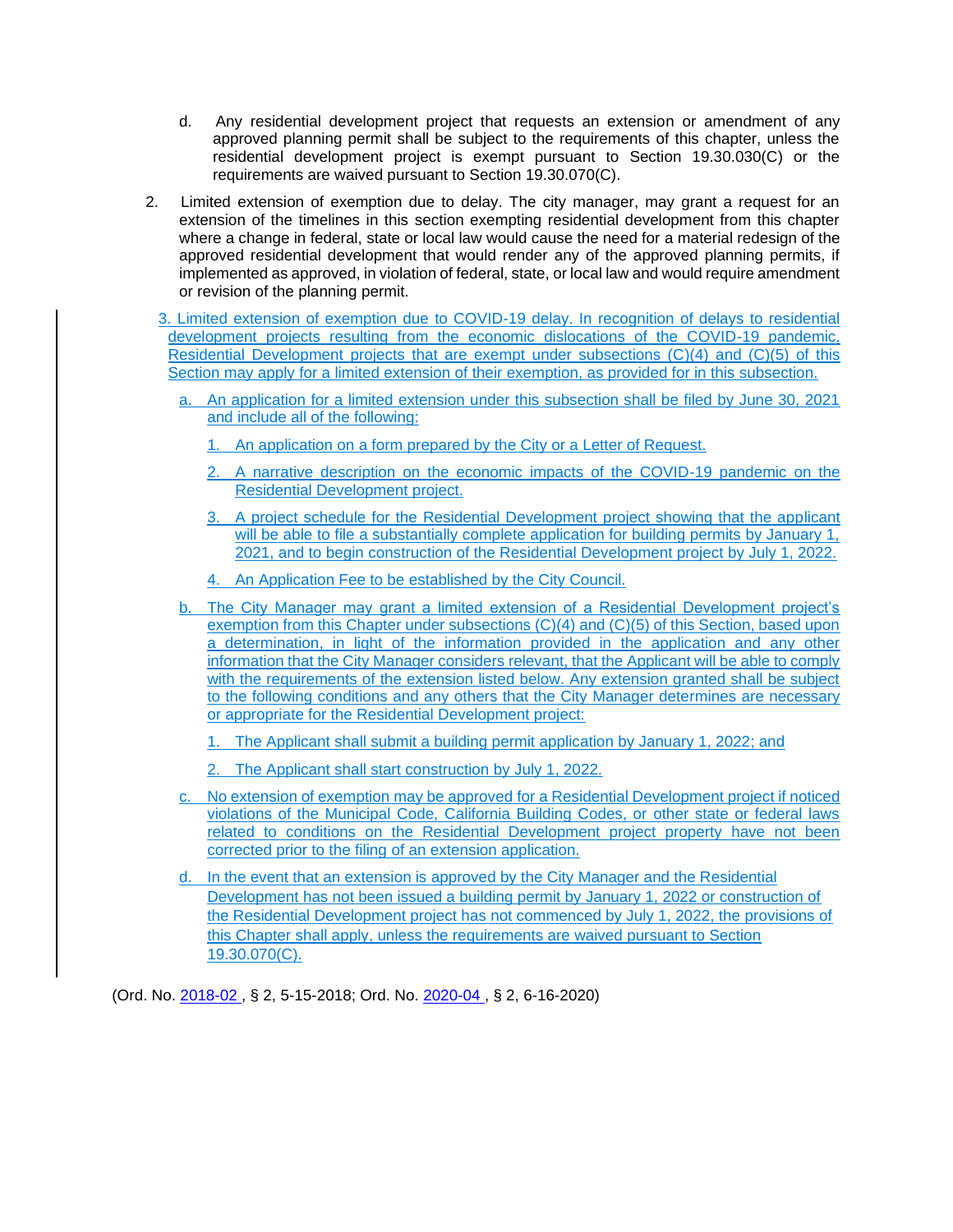#### 19.30.040. - Inclusionary Housing Requirements.

- A. Inclusionary Housing Requirement.
	- 1. All new residential developments and contiguous property under common ownership and control shall include inclusionary units. Calculations of the number of inclusionary units required by this section shall be based on the number of dwelling units in the residential development, excluding including any density bonus units as defined in this chapter.
	- 2. On-site inclusionary requirement. Unless otherwise exempted or excepted from this chapter, residential developments shall include inclusionary units upon the same site as the residential development as follows:
		- a. For-sale residential development: For for-sale residential development projects with nine or more dwelling units, twelve percent of the total dwelling units in the residential development shall be built on-site and made available for purchase at an affordable housing cost to moderate income households.
		- b. Rental residential development: For rental residential development projects with ten or more dwelling units that elect to provide units, five of the total dwelling units in the residential development shall be made available for rent at an affordable housing cost to moderate income households, and five percent of the total dwelling units in the residential development shall be made available for rent at an affordable housing cost to lower income households.
	- 3. If a project amendment results in a change in the total number of dwelling units, the number of inclusionary units will be recalculated to coincide with the final approved residential development.
- B. Calculation of Inclusionary Units.
	- 1. To calculate the number of inclusionary units required:
		- a. For for-sale residential development projects, multiply twelve percent by the total number of for-sale dwelling units in the project.
		- b. For rental residential development projects with ten or more dwelling Units, multiply five percent by the total number of rental dwelling units in the project to determine the number of dwelling units that must be made available for rent at an affordable housing cost to moderate income households, and five percent by the total dwelling units in the project to determine the number of dwelling units that shall be made available for rent at an affordable housing cost to lower income households.
	- 2. For rental residential development projects, when five percent is multiplied by the total number of dwelling units to determine the number for each respective income category and the result is less than one unit for each income category, the number of inclusionary units required shall be calculated by multiplying ten percent by the total number of dwelling units, and the required inclusionary units shall be affordable to moderate-income households.
- C. Fractional Units.
	- 1. When the calculation of inclusionary units according to this section results in a number that includes a fractional unit, the fraction shall be rounded to the next whole number if the fraction is equal to one-half or more. In that event an additional inclusionary unit shall be provided, or for rental residential development projects either an additional inclusionary unit affordable to moderate-income households shall be provided or a fee may be paid in lieu of the additional inclusionary unit.
	- 2. If the result of the calculation of inclusionary units includes a fraction less than one-half, the applicant shall have the option of either rounding up to next whole number and providing an additional inclusionary unit affordable to moderate-income households or paying an in-lieu fee as provided in Chapter 19.30.50 for the fractional unit.
- D. State Density Program. Any inclusionary units provided on site in compliance with this chapter may be used to qualify for a density bonus under California Government Code Section 65915 or any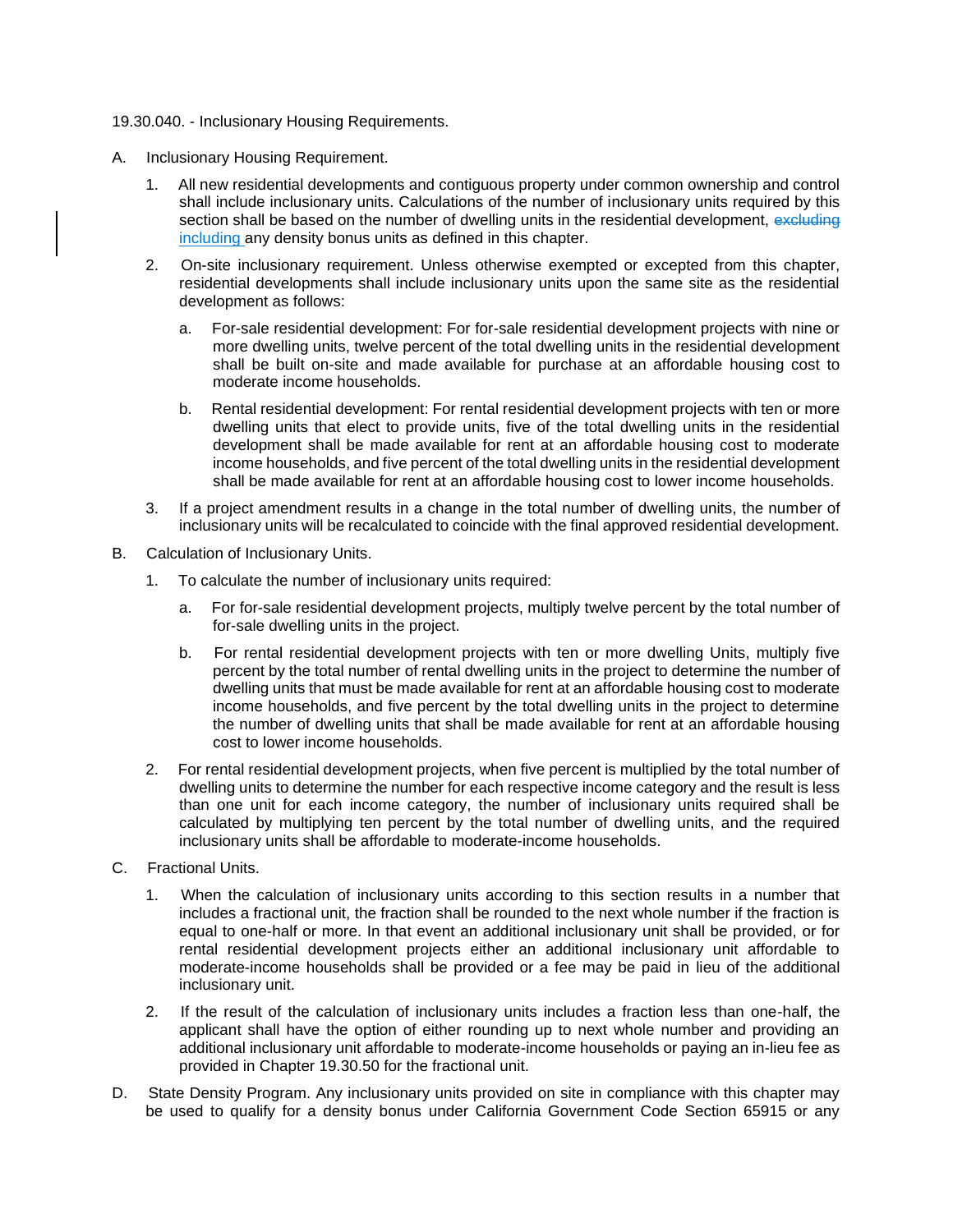ordinance implementing Government Code Section 65915. An applicant seeking a density bonus under state law shall provide reasonable documentation to establish eligibility for a requested density bonus, incentive or concession, and waiver or reduction of development standards, as provided for under state law and as consistent with the process and procedures detailed in a locally adopted ordinance implementing the state law. The number of inclusionary units shall be based upon the total number of dwelling units in a residential development, including any market rate units allowed as a result of density bonus. The inclusionary unit requirement for a residential development shall be recalculated after a density bonus is provided to determine the total dwelling units in the project. Regardless of state density bonus utilization, the applicant is required to meet the inclusionary housing requirements defined in this chapter.

- E. Contiguous Property under Common Ownership and Control. An applicant for a planning permit shall not avoid the requirements of this chapter by submitting piecemeal planning permit applications. At the time of the application for first approval for the residential development, the applicant shall identify all contiguous property under common ownership and control. The applicant shall not be required to construct dwelling units upon the contiguous property at the time of the application for first approval; however, the applicant shall be required to include the contiguous property under common ownership or control in its affordable housing plan. The inclusionary housing agreement shall be recorded against the residential development and all contiguous property under common ownership or control and shall require compliance with this chapter upon development of each contiguous property at such time as there are planning permit applications that would authorize a total of ten or more rental or nine or more for-sale dwelling units for the residential development and the contiguous property under common ownership or control.
- F. Residential Development with Overlapping Inclusionary Requirements. When overlapping inclusionary housing requirements could be applied to a residential development pursuant to this chapter because the residential development is located upon a parcel or parcels subject to more than one of the requirements in this section, the entire residential development shall be subject to the requirement that results in the production of the greatest amount and greatest depth of affordability of inclusionary dwelling units.
- G. Residential Development with Both For-Sale and Rental Units. When a residential development includes both for-sale and rental dwelling units, the provisions of this chapter that apply to for-sale residential development shall apply to that portion of the development that consists of for-sale dwelling units, while the provisions of this chapter that apply to rental residential development shall apply to that portion of the development that consists of rental dwelling units.
- H. Timing of Construction of Inclusionary Units. All inclusionary units shall be constructed, completed, ready for occupancy, and marketed concurrently with or prior to the market rate units, unless the city finds that extenuating circumstances exist. In phased developments, inclusionary units may be constructed and occupied in proportion to the number of units in each phase.
- I. Standards for Inclusionary Units.
	- 1. Single-family detached inclusionary units shall be dispersed throughout the residential development. Townhouse, row-house, and multifamily inclusionary units shall be located so as not to create a geographic concentration of inclusionary units within the residential development.
	- 2. The quality of exterior design and overall quality of construction of the inclusionary units shall be consistent with the exterior design of all market rate units in the residential development and meet all site, design, and construction standards included in Title 16 (Buildings and Construction), Title 18 (Subdivisions), and Title 19 (Zoning) of this code, including but not limited to compliance with all design guidelines included in applicable specific plans or otherwise adopted by the city council, and any regulations adopted to implement this chapter shall have functionally equivalent parking when parking is provided to the market rate units.
	- 3. Inclusionary units shall have the same interior finishes and features as the market rate units that are durable and of good quality and comply with any regulations adopted to implement this chapter.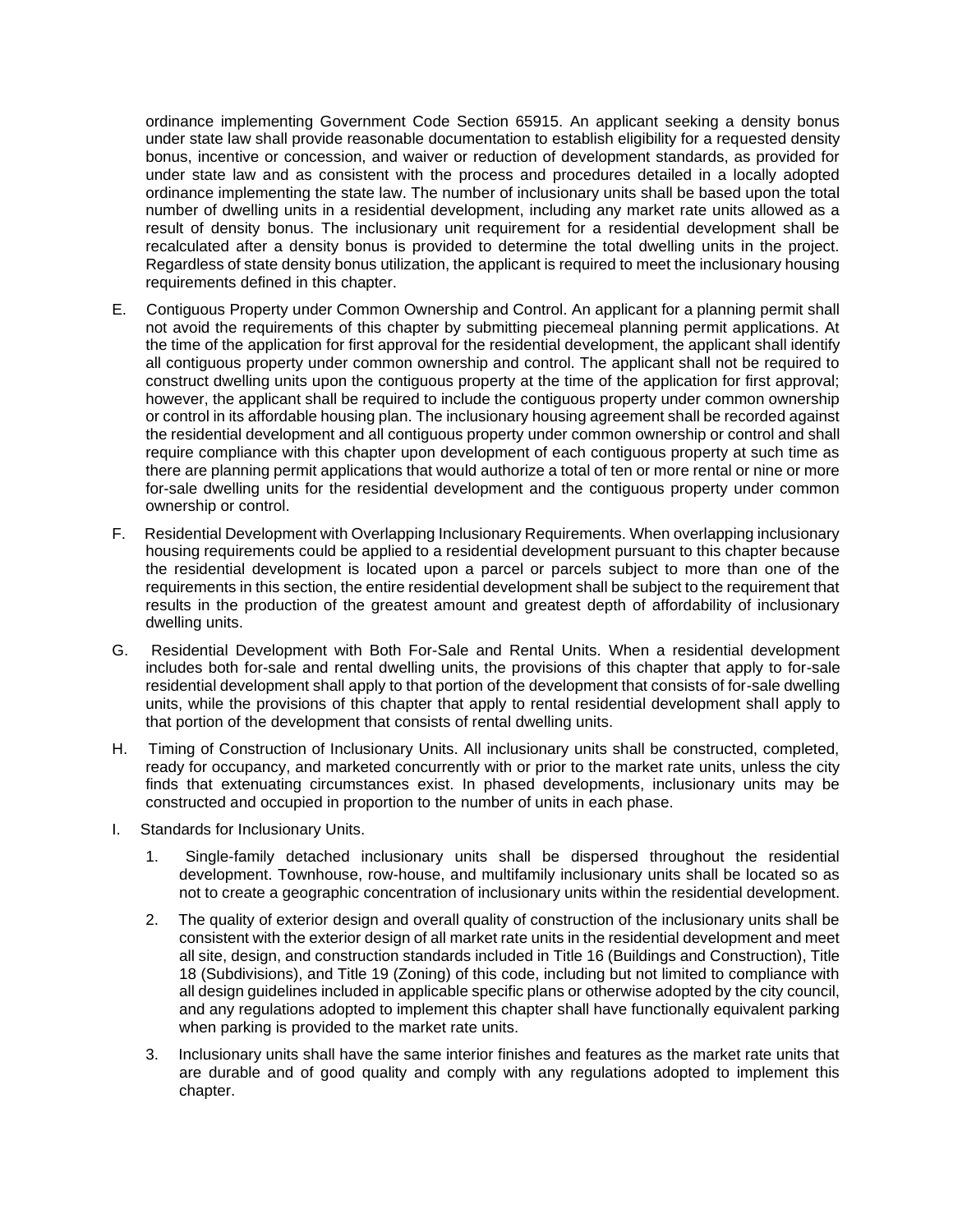- 4. The inclusionary units shall have the same amenities as the market rate units, including the same access to and enjoyment of common open space and facilities in the residential development.
- 5. The inclusionary units shall have the same proportion of unit types as the market rate units in the residential development except:
	- a. Single-family detached residential projects may include single family attached inclusionary units;
	- b. Single-family detached inclusionary units may have smaller lots than single-family detached market rate units in a manner consistent Title 19 (Zoning); and
- 6. The inclusionary units shall have a comparable square footage and the same bedroom count and bedroom count ratio as the market rate units.
- J. Minimum Requirements. The requirements of this chapter are minimum requirements and shall not preclude a residential development from providing additional inclusionary units or inclusionary units with lower affordable rents or affordable sales prices than required by this chapter.
- K. Affordable Housing Plan and Inclusionary Housing Agreement.
	- 1. An affordable housing plan shall be submitted as part of the application for first approval of any residential development whether paying the in-lieu fee or providing inclusionary units on-site. No application for a first approval for a residential development may be determined to be complete unless an affordable housing plan is submitted and approved by the city in conformance with the provisions of this chapter.
	- 2. For each construction phase, the affordable housing plan shall specify, at the same level of detail as the application for the residential development, all of the following applicable information including, but not limited to:
		- a. Developer's compliance option as specified in Section 19.30.050;
		- b. The calculations used to determine the number of inclusionary units;
		- c. A floor plan or site plan depicting the location of the inclusionary units;
		- d. The tenure and affordability level for each inclusionary unit;
		- e. The term of affordability;
		- f. Other affordability requirements;
		- g. A phasing plan for phased developments;
		- h. A description and details of any requested incentives, waivers or exemptions;
		- i. The process by which eligibility of qualified households will be reviewed and selected to purchase or rent inclusionary units;
		- j. Rental/ownership regulatory provisions;
		- k. An annual reporting schedule and requirements;
		- l. A statement signed by the applicant and property owner, if different, that the affordable housing agreement required by this chapter shall include a provision that authorizes the city to recover reasonable attorneys' fees, investigation and litigation expenses, and related staff costs associated with enforcing the inclusionary housing agreement; and
		- m. Any other information that is reasonably necessary to evaluate the compliance of the affordable housing plan with the requirements of this chapter and any regulations adopted to implement this chapter.
	- 3. Upon submittal, the community development director shall determine if the affordable housing plan is complete and conforms to the provisions of this chapter and any regulations adopted to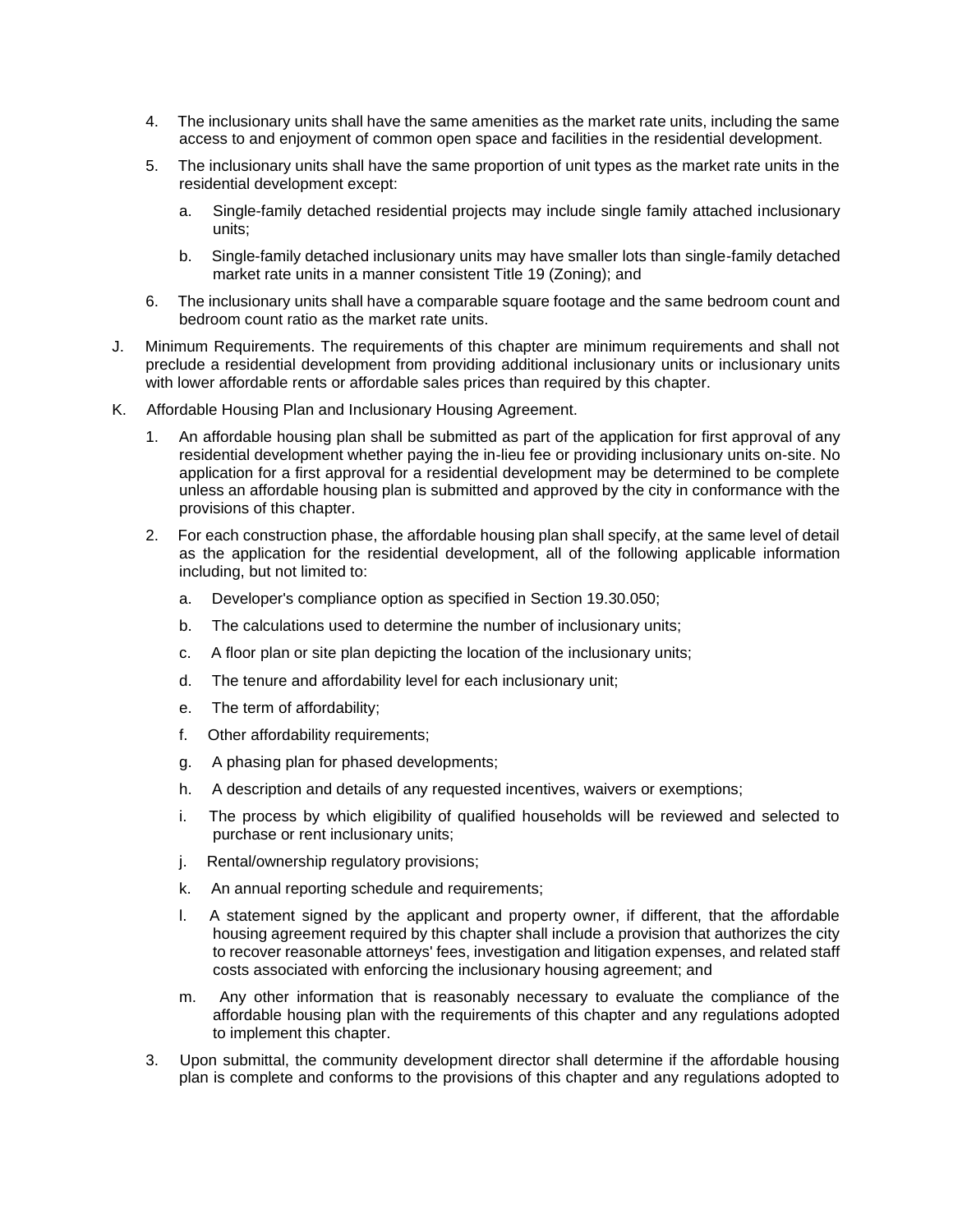implement this chapter. The decision of the community development director may be appealed to the city council.

- 4. The decision of the community development director may be appealed to the city council by filing a written appeal with the city clerk. The appeal shall identify the decision being appealed and shall clearly and concisely state the reasons for the appeal. The appeal shall be accompanied by the fee specified in the city's master fee schedule.
- 5. The city clerk shall schedule the appeal for consideration by the city council within thirty days of the date the appeal was filed. The community development director shall prepare a staff report that responds to the issues raised by the appeal and may include a recommendation for action.
- 6. The affordable housing plan shall be reviewed as part of the first approval of any residential development. The affordable housing plan shall be approved if it conforms to the provisions of this chapter and any regulations adopted to implement this chapter. A condition shall be attached to the first approval of any residential development to require recordation of the inclusionary housing agreement described in this section prior to the approval of any final or parcel map or building permit for the residential development.
- 7. A request for a minor modification of an approved affordable housing plan may be granted by the community development director if the modification is substantially in compliance with the original affordable housing plan and conditions of approval. Other modifications to the affordable housing plan shall be processed in the same manner as the original plan.
- 8. Following the first approval of a residential development, the city shall prepare an inclusionary housing agreement providing for implementation of the affordable housing plan and consistent with any regulations adopted to implement this chapter. Prior to the approval of any final or parcel map or issuance of any building permit for a residential development subject to this chapter, the inclusionary housing agreement shall be executed by the city and the applicant and recorded against the entire residential development property and any other property used for the purposes of providing inclusionary housing pursuant to this chapter to ensure that the affordable housing agreement will be enforceable upon any successor in interest. The inclusionary housing agreement shall not be amended without the prior written consent of the city and shall also not be amended prior to any necessary amendments to applicable planning permits.
- 9. The city council, by resolution, may establish fees for the ongoing administration and monitoring of the inclusionary units, which fees may be updated periodically, as required.
- L. Lottery. At the initial offering of inclusionary units in a residential project and any inclusionary unit becomes available for sale or for rent in any residential project, the city requires the use of a lottery approved by the city to select purchasers or renters.

(Ord. No. 2018-02 , § 2, 5-15-2018)

19.30.050. - Developer's Compliance Options.

- A. On-site Provision of Inclusionary Rental Units Instead for Inclusionary For-Sale Units. When on-site inclusionary for-sale units are required by this chapter, a developer may instead construct on-site inclusionary rental. If a developer chooses to construct on-site inclusionary rental units in lieu of onsite inclusionary for-sale units, the requirements for such on-site rental inclusionary units shall be the same as if the residential development were a rental residential development project.
- B. In Lieu Fee.
	- 1. The inclusionary housing requirement in Section 19.30.040 for for-sale residential development must be satisfied by the provision of the required inclusionary units, except when the number of required inclusionary units includes a fraction less than one-half. In that case, an in-lieu fee may be paid for the fractional unit. The inclusionary housing requirement in Section 19.30.040 for rental residential development may be satisfied by the payment of a fee to the city in lieu of constructing the inclusionary units within the residential development, including fractional units.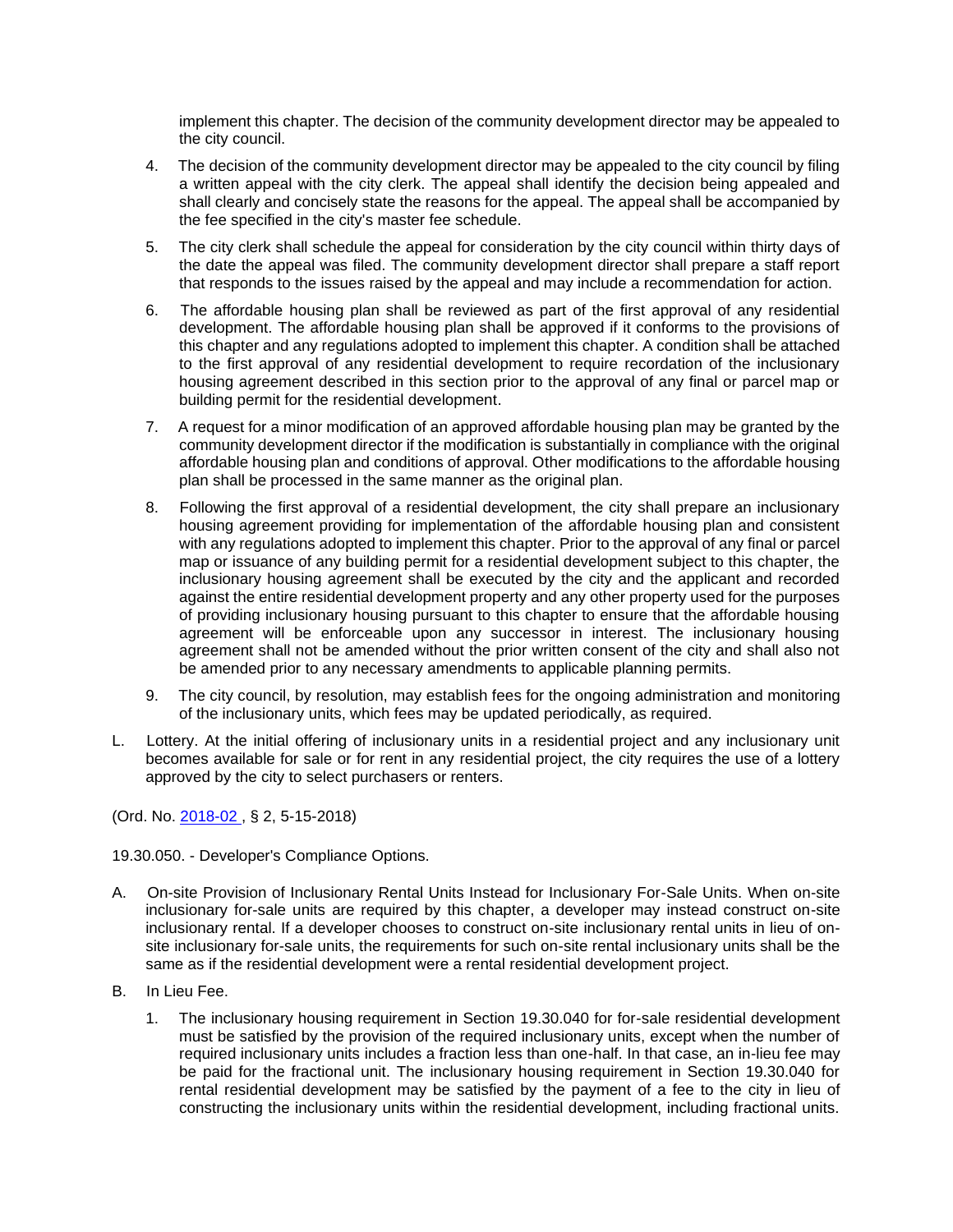In either case, any fee that the developer chooses to pay must be received by the city upon issuance of a building permit for the residential development.

- 2. In lieu fees shall be as follows:
	- a. For-sale residential development: An in-lieu fee may be paid only for fractional units when the number of required inclusionary units includes a fraction less than one-half. In that case, the in-lieu fee for each for-sale inclusionary unit shall be twenty dollars per square foot multiplied by the livable square footage of the entire project and divided by the number of required for-sale inclusionary units, including fractional units. The in-lieu fee for each fractional for-sale inclusionary unit shall be the per-unit in-lieu fee calculated using the preceding formula multiplied by the applicable fraction.
	- b. Rental residential development: An in-lieu fee may be paid for all or any portion of inclusionary units required in a rental residential development, including fractional units. As noted in Section 19.30.040(C), however, if the number of required rental inclusionary units is one-half or greater, the fraction shall be rounded to the next whole number, and the developer may either provide the rental inclusionary unit or pay a fee in lieu of the rental inclusionary unit. In the event that the developer chooses to pay a fee in lieu of providing rental inclusionary units, the in-lieu fee for each rental inclusionary unit shall be seventeen dollars per square foot multiplied by the livable square footage of the entire project and divided by the number of required rental inclusionary units, including fractional units. The inlieu fee for each fractional rental inclusionary unit shall be the per-unit in-lieu fee calculated using the preceding formula multiplied by the applicable fraction.
- 3. The amount of in lieu fees established in this section shall be included in the city's master fee schedule and may be adjusted annually for inflation each July 1 using an appropriate index, as determined by the city council.
- 4. If a project amendment results in a change in the total number of dwelling units, the in-lieu fee will be recalculated to coincide with the final approved residential development.
- 5. No building permit shall be issued by the city for any market rate dwelling unit in the residential development prior to the payment in full of all in-lieu fees to the city. The developer shall provide both notice by recorded document against the residential development and, additionally, for each for-sale dwelling unit therein, the developer shall provide specific written notice to any purchaser of any dwelling unit prior to the acceptance of any offer to purchase, and shall obtain executed acknowledgment of the receipt of such notice, that purchaser shall not have any right to occupy the dwelling unit until such time as all in lieu fees owing for the residential development are paid to the city.
- 6. All in lieu fees collected under this section shall be deposited in the City of El Cerrito Affordable Housing Trust Fund and utilized for the development of new affordable housing units.

(Ord. No. 2018-02 , § 2, 5-15-2018)

19.30.060. - Continuing Affordability and Occupancy.

- A. The duration of affordability and occupancy for units created through the inclusionary zoning provisions are this chapter shall be as follows:
	- 1. The affordable sales price for inclusionary units shall be restricted for a period of forty five years pursuant to an affordable housing agreement recorded against the property and resets upon resale of the unit(s).
	- 2. The monthly affordable rent for inclusionary units shall be restricted for a period of fifty five years pursuant to an affordable housing agreement recorded against the property.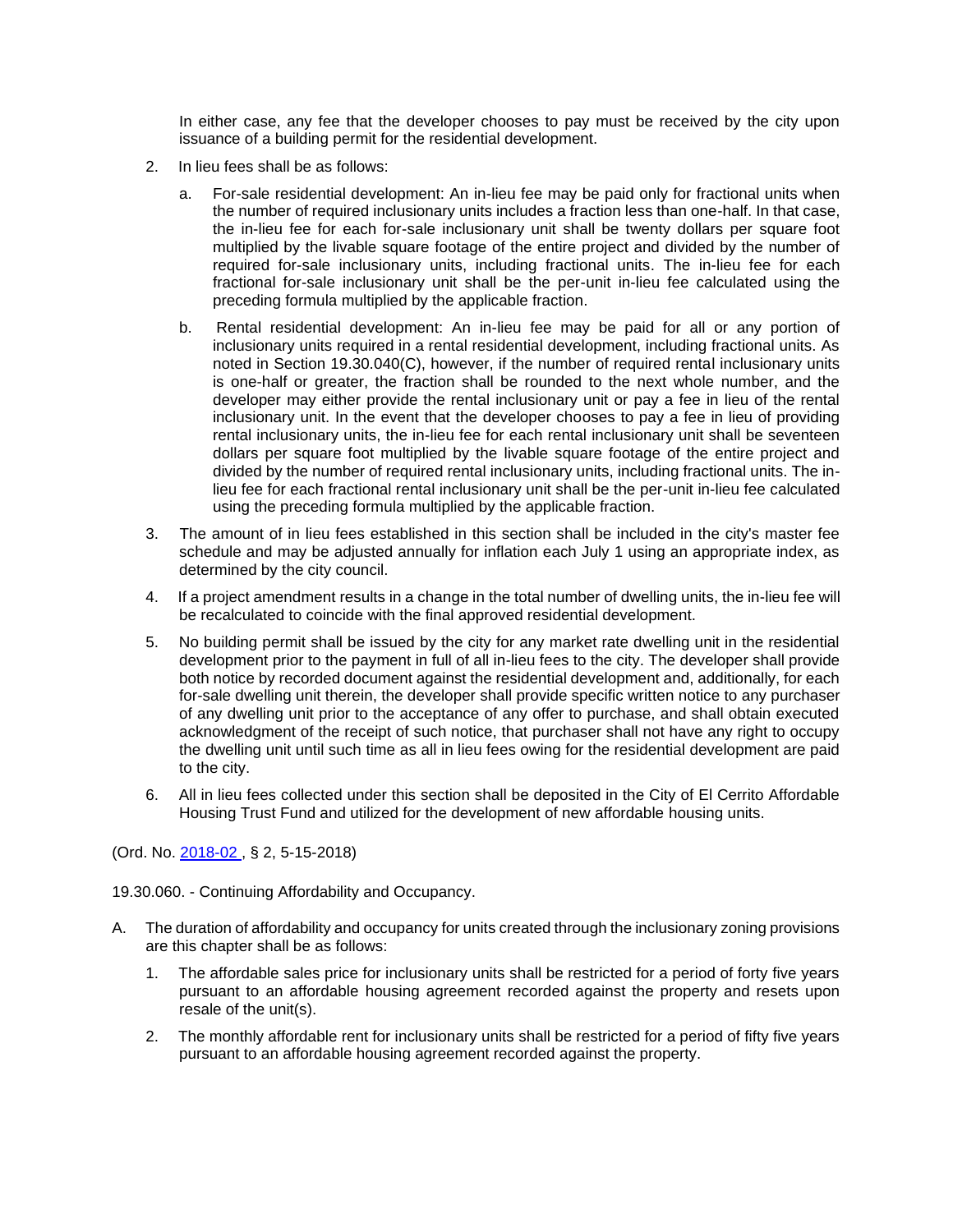- 3. A longer term of affordability may be required if the residential development receives a subsidy of any type, including but not limited to loan, grant, mortgage financing, mortgage insurance, or rental subsidy, and the subsidy program requires a longer term of affordability.
- B. The developer shall be required to execute standard documents, in a form approved by the city attorney, to ensure the continued affordability of the inclusionary units approved for each residential development. The documents may include, but are not limited to, inclusionary housing agreements, regulatory agreements, promissory notes, deeds of trust, resale restrictions, rights of first refusal, options to purchase, and/or other documents. The affordability documents shall be recorded against the residential development, all inclusionary units, and any site subject to the provisions of this chapter. Affordability documents for for-sale owner-occupied inclusionary units shall also include subordinate shared appreciation documents permitting the city to capture at resale the difference between the market rate value of the inclusionary unit and the affordable housing cost, plus a share of appreciation realized from an unrestricted sale in such amounts as deemed necessary by the city to replace the inclusionary unit.
- C. Unless otherwise required by law, all promissory note repayments, shared appreciation payments, or other payments collected under this section shall be deposited in the City of El Cerrito Affordable Housing Trust Fund established pursuant to Section 19.30.070.
- D. Any household that occupies an inclusionary unit must occupy that unit as its principal residence at all times, unless the community development director approves rental to a third party for a limited period of time due to household hardship.
- E. No household may begin occupancy of an inclusionary unit until the household has been determined to be an eligible household to occupy that unit. Rental inclusionary units shall continue to be rented to income eligible households at an affordable rent for the entire term of the inclusionary housing restriction. The community development director shall establish standards for determining household income, maximum occupancy, affordable housing cost, provisions for continued monitoring of tenant eligibility, and other eligibility criteria.
- F. Officials, employees, or consultants of the city, and members of boards and commissions thereof, shall comply with all applicable laws, regulations, and policies relating to conflicts of interest as to their eligibility to develop, construct, sell, rent, lease, occupy, or purchase an inclusionary unit. City council may adopt additional conflict of interest provisions relating to the administration of this paragraph and the eligibility of persons to occupy inclusionary units pursuant to this chapter.

(Ord. No. 2018-02 , § 2, 5-15-2018)

19.30.070. - Implementation, Waivers, Enforcement.

- A. Affordable Housing Trust Fund.
	- 1. Unless otherwise required by law, all in lieu fees, fees, promissory note repayments, shared appreciation payments, or other funds collected under this chapter shall be deposited into a separate account to be designated as the City of El Cerrito Affordable Housing Trust Fund.
	- 2. The moneys in the affordable housing trust fund and all earnings from investment of the moneys in the affordable housing trust fund shall be expended exclusively to provide housing affordable to extremely low income, very low income, lower income, and moderate-income households in the City of El Cerrito and administration and compliance monitoring of the inclusionary housing program.
- B. Monitoring of Compliance. Each inclusionary housing agreement shall include provisions for the monitoring by the city of each residential development and each inclusionary unit for compliance with the terms of this chapter, the applicable inclusionary housing agreement, and as required by law. Such provisions shall require annual compliance reports to be submitted to the city by the owner and the city shall conduct periodic on-site audits to insure compliance with all applicable laws, policies, and